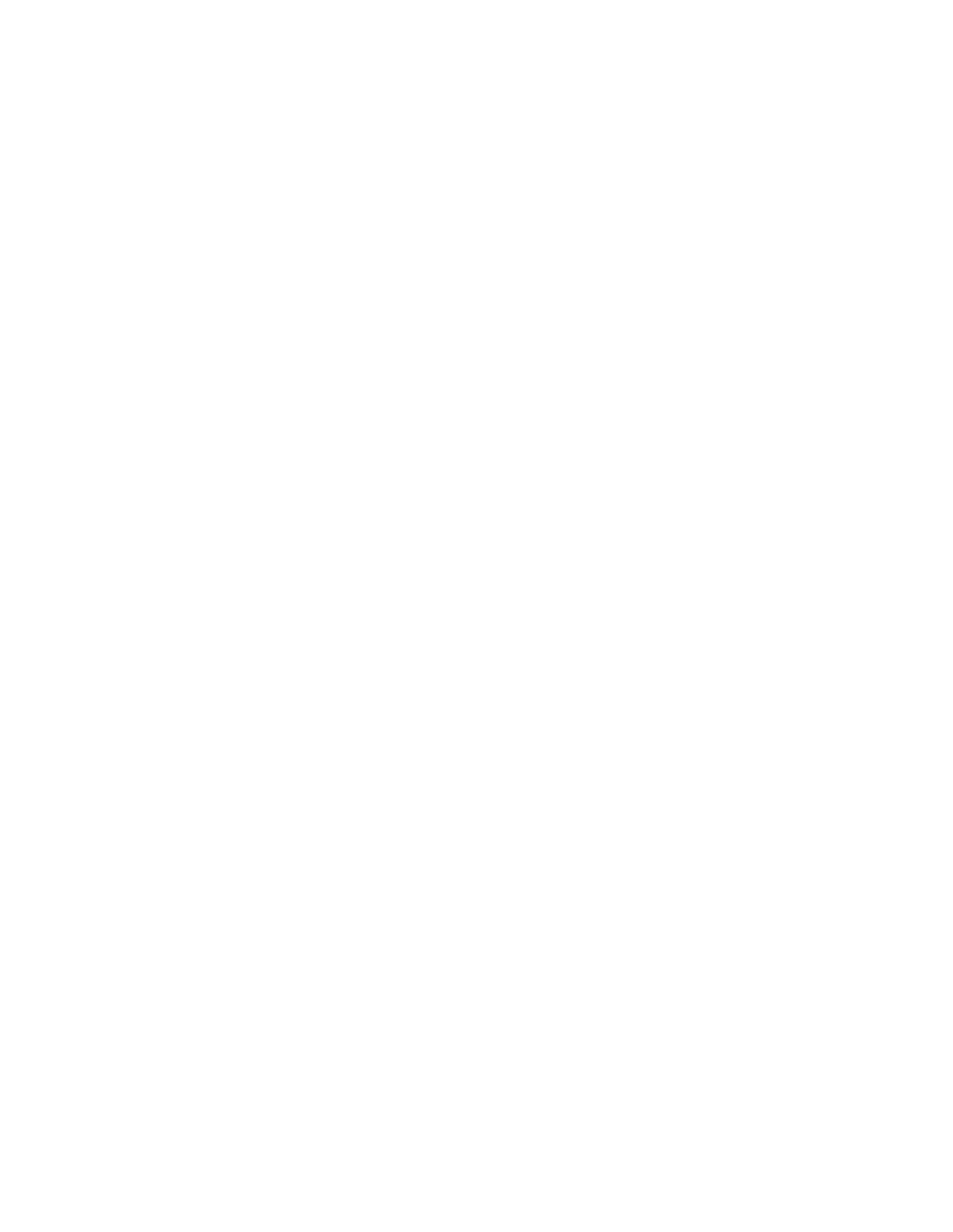## **Bristol Bay Fisheries Collaborative Annual Report, 2018**

Final Report

Prepared for:

Board of Directors, Bristol Bay Science and Research Institute, Sam Cotten, Commissioner of Alaska Department of Fish and Game, and Bristol Bay Regional Seafood Development Association, Twelve Bristol Bay Salmon Processors, Bristol Bay Native Corporation, Alaska Marine Lines and Alaska President Lines, Bristol Bay and Lake and Peninsula Boroughs, City of Egegik Native Villages of Ugashik, Levelock, Curyung, Delta Western Petroleum, Norther Air Cargo, and Kvichak Setnetters Association.

Prepared by:

Michael R. Link<sup>[1](#page-2-0)</sup>, Jack Erickson<sup>[2](#page-2-1)</sup>, Jeff R. Regnart<sup>1</sup>, and Forrest Bowers<sup>2</sup>

November 2018

<span id="page-2-0"></span><sup>&</sup>lt;sup>1</sup> Bristol Bay Science and Research Institute, Dillingham, AK

<span id="page-2-1"></span><sup>&</sup>lt;sup>2</sup> Alaska Department of Fish and Game, Anchorage and Juneau, AK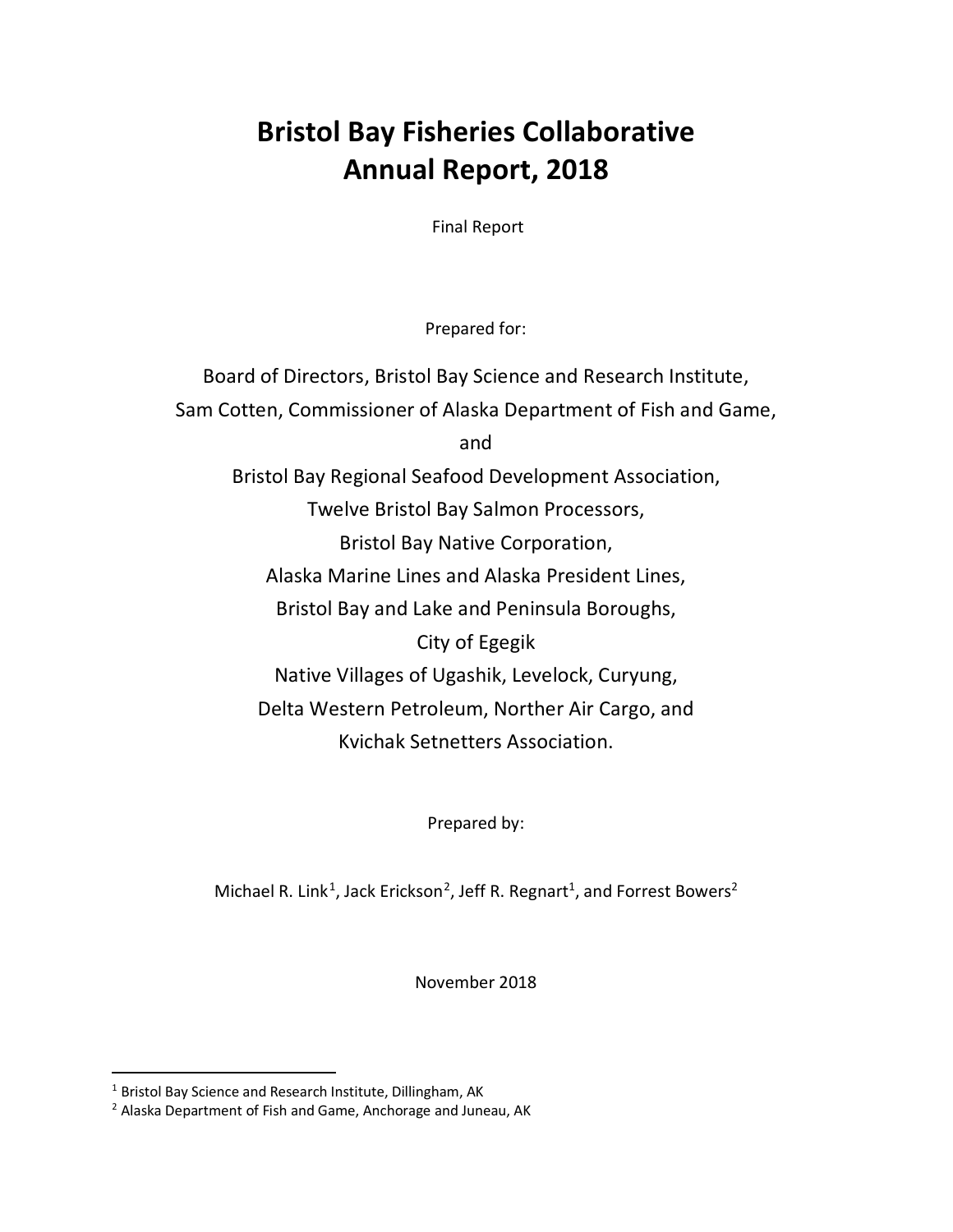### **TABLE OF CONTENTS**

| Application of Carry Forward Funds from 2017 and 2018 Contributions by Organization 9 |  |
|---------------------------------------------------------------------------------------|--|
|                                                                                       |  |
|                                                                                       |  |
|                                                                                       |  |
|                                                                                       |  |
| Appendix A. Meeting notes from a meeting between the Commissioner of ADF&G and the    |  |
|                                                                                       |  |
|                                                                                       |  |
|                                                                                       |  |
|                                                                                       |  |
|                                                                                       |  |
|                                                                                       |  |
|                                                                                       |  |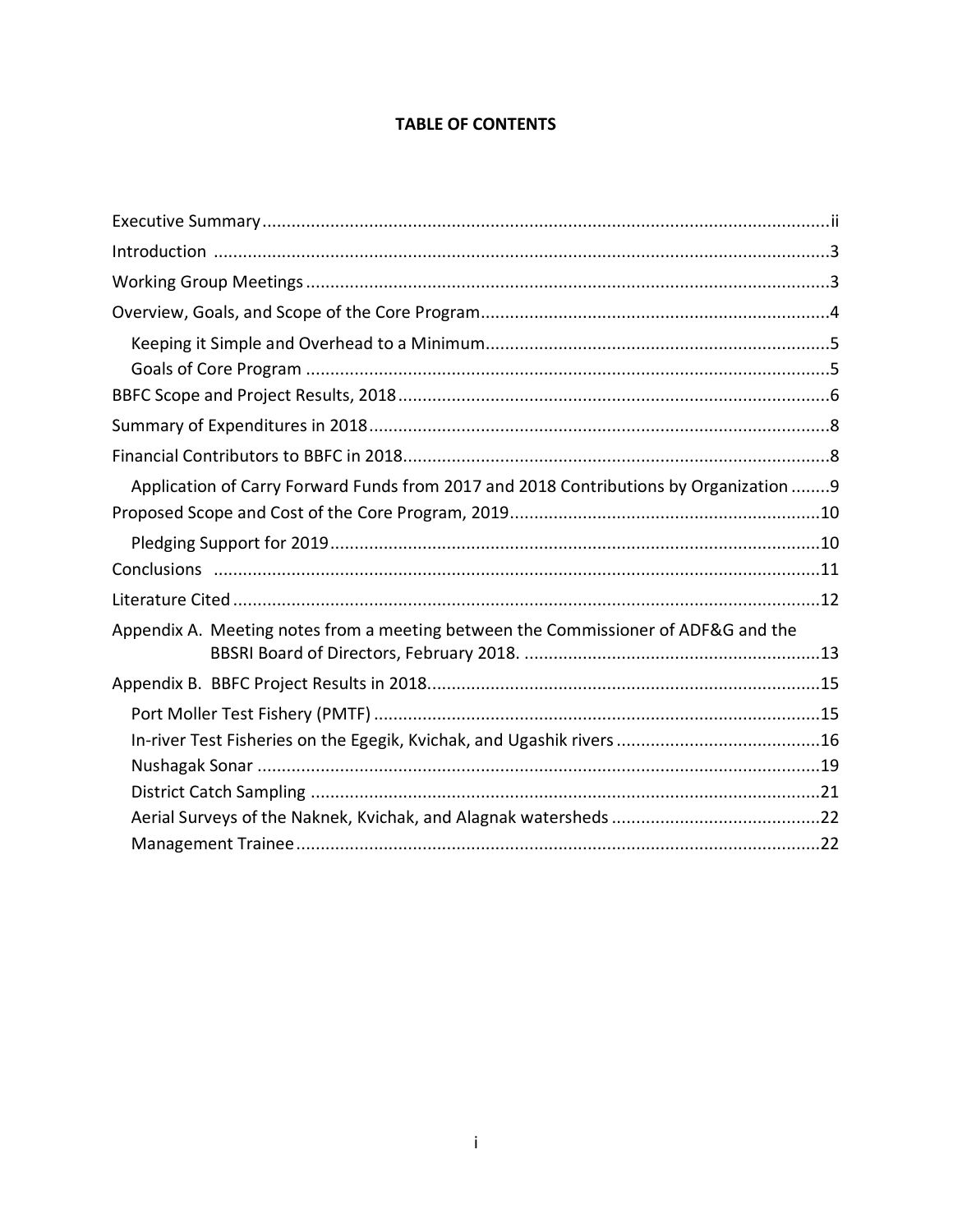#### <span id="page-4-0"></span>**Executive Summary**

The Bristol Bay Fisheries Collaborative (BBFC) is a grass-roots initiative developed in 2016 by stakeholders in the Bristol Bay fishery to help stem the erosion of the State of Alaska's financial support for the Bay's fishery management. The 2018 season was the second season where BBFC-supported projects were used by the Alaska Department of Fish and Game (ADF&G) to manage Bay area fisheries. The Bristol Bay Science and Research Institute (BBSRI) and ADF&G work under a Memorandum of Agreement (MOA) that established a formal structure for a collaborative working relationship between the two organizations. The MOA requires a fourperson Working Group (WG) to provide an annual report each year. This is the second such report since the MOA was signed in October 2016. The report provides a summary of WG activities and BBFC project results in 2018, an accounting of funds spent, and the recommended scope of the BBFC-supported "Core Program" in 2019. The Core Program is a suite of projects and activities intended to maintain high-caliber management of Bay area fisheries.

Expenditures on BBFC-supported salmon projects in 2018 (\$747,708) were ~\$67,000 less than originally forecast in December 2017 (\$815,000), and separately, the Togiak herring assessment was funded by ADF&G and not funded via BBFC. BBSRI provided 50% of the total BBFC expenditures (\$373,854); followed by the Bristol Bay Regional Seafood Development Association (BBRSDA; \$163,270), twelve Bristol Bay salmon processors (\$163,270); and collectively, \$47,315 from stakeholder organizations including the Bristol Bay Native Corporation, local boroughs, village governments, Kvichak Setnetters Association, and the shipping industry.

BBFC met its goal of maintaining a world-class management program. BBFC resurrected management capacity lost due to budget cuts in recent years. ADF&G's Bristol Bay budget was not cut for its fiscal year starting on July 1, 2018, and instead, the Legislature added \$111,000 to the budget for two Core Program components (Alagnak R. counting tower and Togiak herring assessment), thereby reducing the amount of fund raising needed by BBFC. More fish were caught, fish stocks better utilized, and important long-term datasets were maintained, all in a more coordinated manner than would have occurred without BBFC. Again in 2018, costrecovery test fishing was not implemented. None of the funds raised were spent to administer BBFC. The sustainability of BBFC to support a world-class fishery management system during this challenging fiscal environment will depend on continued success in rebuilding ADF&G's Bristol Bay budget and on keeping BBFC simple, transparent, and not overly burdensome to any one group of stakeholders.

The scope of the Core Program for Bristol Bay in 2019 will be finalized in January and February 2019 once the new Administration and ADF&G leadership are in place. The final state budget to be signed into law in May or June 2019 will determine how much might be needed from stakeholders and whether any pledges of support materialize into commitments.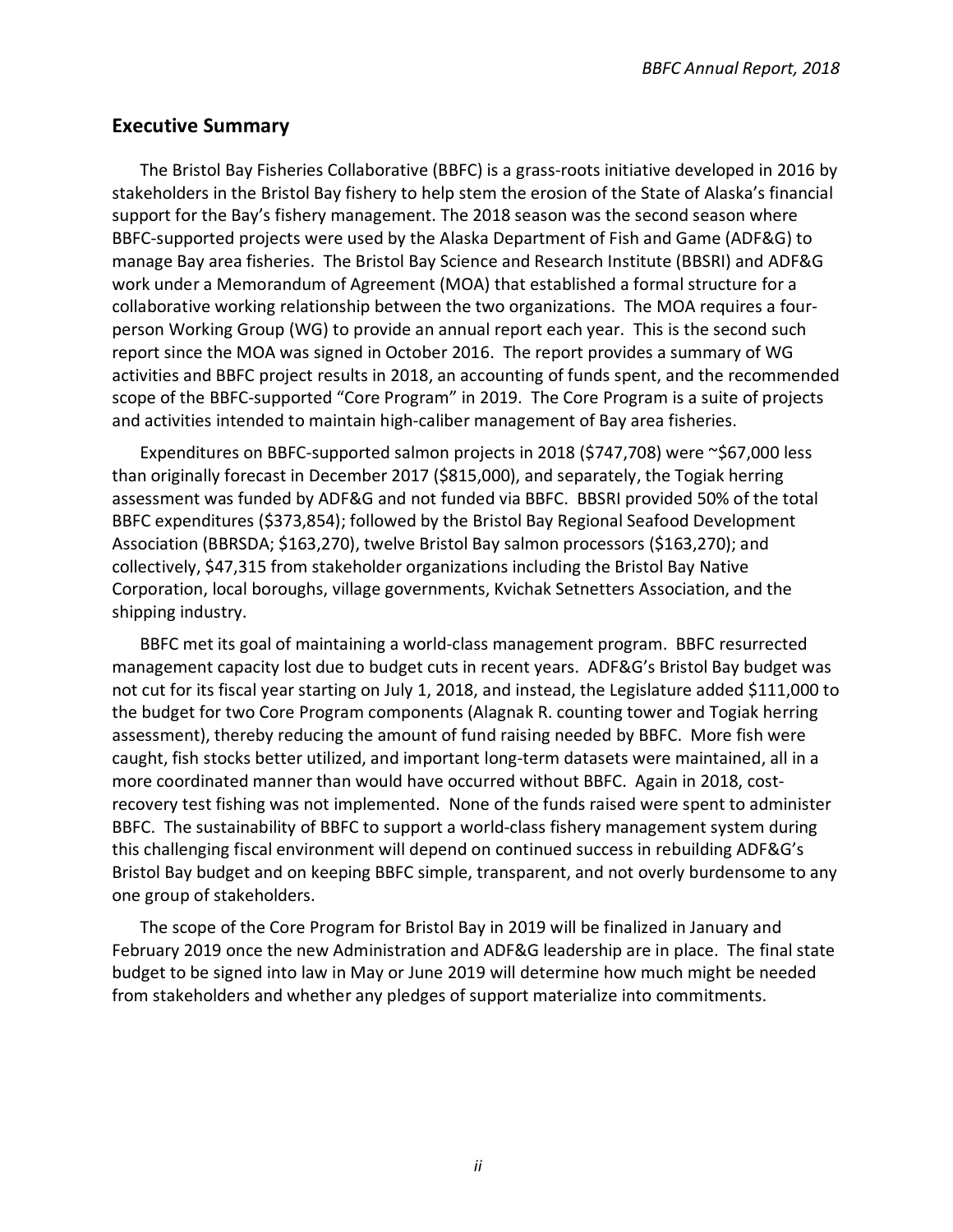#### <span id="page-5-0"></span>**Introduction**

Fishery management in Bristol Bay exemplifies the world-class approaches the State of Alaska has developed over the six decades since statehood when it took control of managing its fisheries. In recent years, the State of Alaska's fiscal challenges have eroded its ability to maintain those fishery management systems. The Bristol Bay Fisheries Collaborative (BBFC) is a grass-roots initiative developed in 2016 by stakeholders to help stem the erosion of financial support for the Bay's fishery management (www.bbsri.org/bbfc).

In October 2016, the Bristol Bay Science and Research Institute (BBSRI) and the Alaska Department of Fish and Game (ADF&G) entered into a Memorandum of Agreement (MOA) on that developed a formal structure for collaboration between the two organizations (see Link et al. 2017 for additional details and for a copy of the MOA)<sup>[3](#page-5-2)</sup>. The MOA requires the formation of a working group (WG) that is charged with providing an annual report each year. This is the second annual report since the MOA was signed.

The four-person technical WG of the BBFC is charged with identifying projects and staffing levels that will help sustain a world-class fishery management system in Bristol Bay. The scope of projects and staffing identified by the WG constitutes the Core Program of the BBFC. The WG has two technical experts from each of ADF&G and BBSRI.

This report fulfils a requirement of the MOA to inform its principals, benefactors, and the public of the BBFC activities, project results, and an accounting of funds raised. In addition, the annual report provides an opportunity to review the scope of the Core Program. The report will be first distributed as a draft for comment in November 2018 and finalized after a meeting of BBFC's WG in December 2018.

#### <span id="page-5-1"></span>**Working Group Meetings**

The WG of BBFC formally met twice in 2018. On February 22, 2018, the WG met via teleconference with the principals to the MOA – the Commissioner of ADF&G and the BBSRI Board of Directors. This annual meeting of the principals is set out as a requirement in the MOA and its purpose is to:

"…*review the agreement, the Work Group performance and appointees, and discuss, identify, and coordinate the various activities pursuant to the MOA, or to discuss, identify and coordinate future opportunities that fall within the area of common benefits and interests*."

Appendix A provides a summary of the meeting notes from the meeting of the principals.

The Working Group met informally in Anchorage in October and November. Topics included:

<span id="page-5-2"></span> $3$  The 2017 annual report is available at www.bbsri.org/bbfc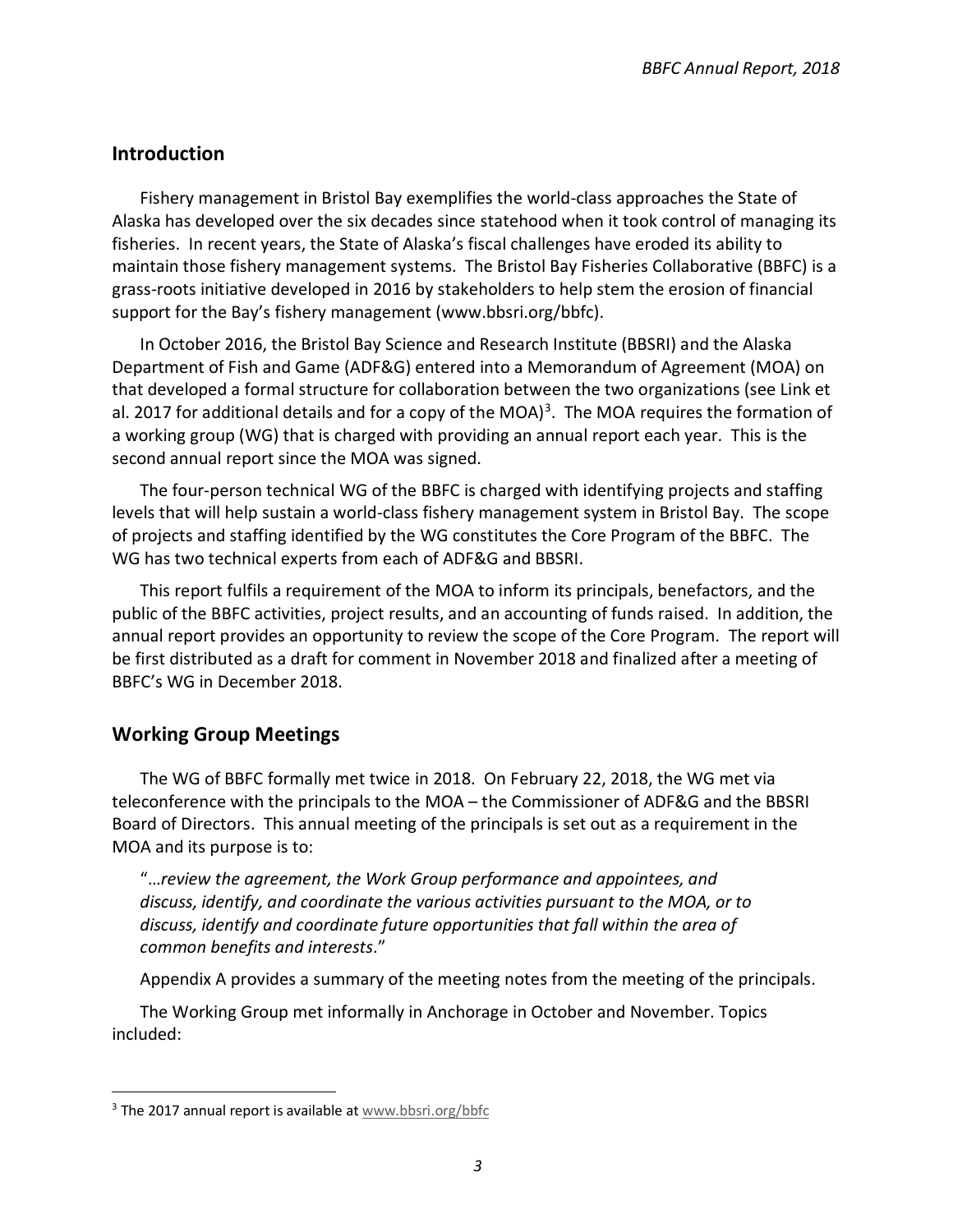- Outcomes from the 2018 projects
- Review an early draft of the annual report
- Discuss the possible scope of the 2019 Core Program
- Discuss possible outcomes from the state budget process to identify fund raising needs.

In January or February 2019, the WG will meet to approve the scope of the Core Program in 2019. The meeting will likely be held in Anchorage and will be open to the public. The meeting will provide an opportunity for contributors and others to ask questions and provide input to the Working Group. Finally, the annual meeting of the principals to the MOA will likely occur in February 2019, once a new Commissioner has been appointed and has settled in.

#### <span id="page-6-0"></span>**Overview, Goals, and Scope of the Core Program**

The overarching goal of BBFC was to reintroduce and maintain monitoring projects and management capacity to reestablish the State's ability to manage Bay fisheries that was present prior to recent deep budget cuts to ADF&G.

BBFC is not a research consortium, nor are any of the projects it promotes new to Bristol Bay. The suite of projects reestablished by BBFC's Core Program in 2016 represent the evolution of the management system from statehood to the present. Its scope is less than what was done in the mid-1980s and is similar to the "Basic Program" described in the most recent Bristol Bay program review (Clark 2005).

BBFC addresses needs of management in a coordinated and less *ad hoc* manner than had been developing in recent years. As budgets and the Bay program were cut over successive years, ADF&G relied more and more on cost-recovery test fishing to generate revenue, and industry was asked more often to support projects that had been cut (e.g., Togiak and Igushik towers in 2016). Many stakeholders saw cost-recovery fishing in the Bay in its recent format as an inefficient means to raise money for management. In 2016, and prior to BBFC, fishermen and several processors stepped up to give money to ADF&G to eliminate cost-recovery fishing that season.

Many stakeholders see *ad hoc* fund raising as inefficient and potentially damaging because their support has the potential to embolden further budget cutting by the Administration or the Legislature. Solicitations for funding for projects that had been cut was often done in isolation, and the relative merit and value among projects was not clear, making donors weary of ongoing and unrelated requests. Working together, BBSRI and ADF&G developed BBFC to provide a rigorous approach for stakeholders to provide funding with less fear of further cuts and/or some projects receiving support over more valuable projects.

BBFC is not intended to be a permanent source of funding for ADF&G. Organizations that provide funding via BBFC, including BBSRI, believe that Bristol Bay fisheries warrant financial support by the State of Alaska commensurate with the scope of the Core Program. All who support BBFC see it as a relatively short-term bridge to the State rebuilding its commitment via its operating budget (see more at [www.bbsri.org/bbfc\)](http://www.bbsri.org/bbfc).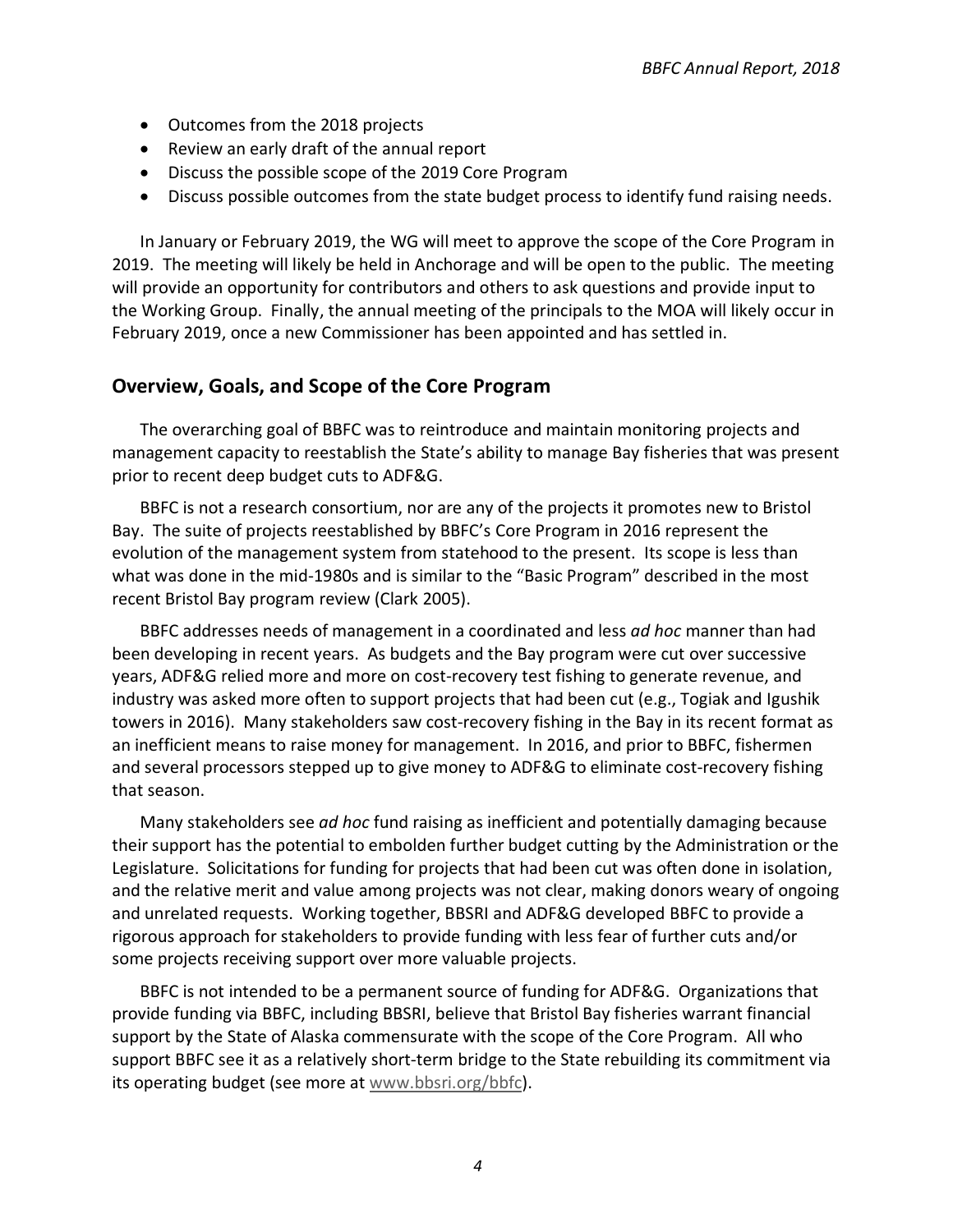#### <span id="page-7-0"></span>*Keeping it Simple and Overhead to a Minimum*

Given an overarching goal of resurrecting *ADF&G's* capacity to manage the fishery with projects that had been done in the past, stakeholders and ADF&G looked to create a simple process that would incur little indirect costs to administer. The goal was to apply all funds raised directly to projects fishery managers need to better manage the fishery. Toward this end, BBSRI does not charge for indirect costs associated with orchestrating BBFC, including financial administration, fund raising activities, and participation in the WG. Similarly, ADF&G charges no administrative overhead to participate in the WG activity and does not charge overhead on non-labor project costs. It reduced its indirect cost on labor to 10% for BBFC projects. BBSRI charged a 5% overhead rate on the one BBFC project it operated in 2018.

#### <span id="page-7-1"></span>*Goals of Core Program*

Four goals of a Core Program and the scope of projects to achieve them are summarized below and outlined in greater detail in the 2017 annual report (Link et al. 2017). Many of the projects described below as part of the Core Program are still within ADF&G's annual General Fund (GF) budget; those components that are not in the GF budget are characterized as BBFCsupported projects and represented 28% of the entire Core Program cost of \$2.693 million (Table 1).

- 1. *A team of professionals to collect and interpret information on the status of the fish stocks and regulate fishing effort* (45%). The cornerstone of ADF&G's management is the team of professionals who have the appropriate knowledge and experience to prosecute the fishery.
- 2. *Protect weak stocks while exploiting productive stocks to the extent possible* (36%). A Core Program provides managers and industry with tools to prosecute the fishery in a manner that distributes effort and harvests across time within and among seasons to the greatest extent possible. This is done with field projects, historical datasets, and analytical tools that help managers to predict the remaining run so that escapement goals can be met, and harvests can be distributed through time. This goal represents effort greater than simply providing a "sustained yield"; it includes effort to maintain the economic health of the fishery.
	- a. *Port Moller Test Fishery* Provides indices of abundance and genetic-based stock composition estimates from a sampling project 6-9 days travel from the inshore fishing districts. This allows managers additional time to protect weak stocks and exploit abundant stocks before fish have passed the fishing districts. The information is also used by fishermen and processors to determine how to position harvesting and tendering capacity, including haul-out tenders.
	- b. *District test fishing, in-river test fishing, and aerial surveys* Managers recruit commercial fishermen to conduct test fishing within districts and department employees operate in-river test fishing projects just upstream the fishing districts on the Ugashik, Egegik, and Kvichak rivers. Managers regularly fly the districts and river systems to gauge run strength prior to enumeration at upstream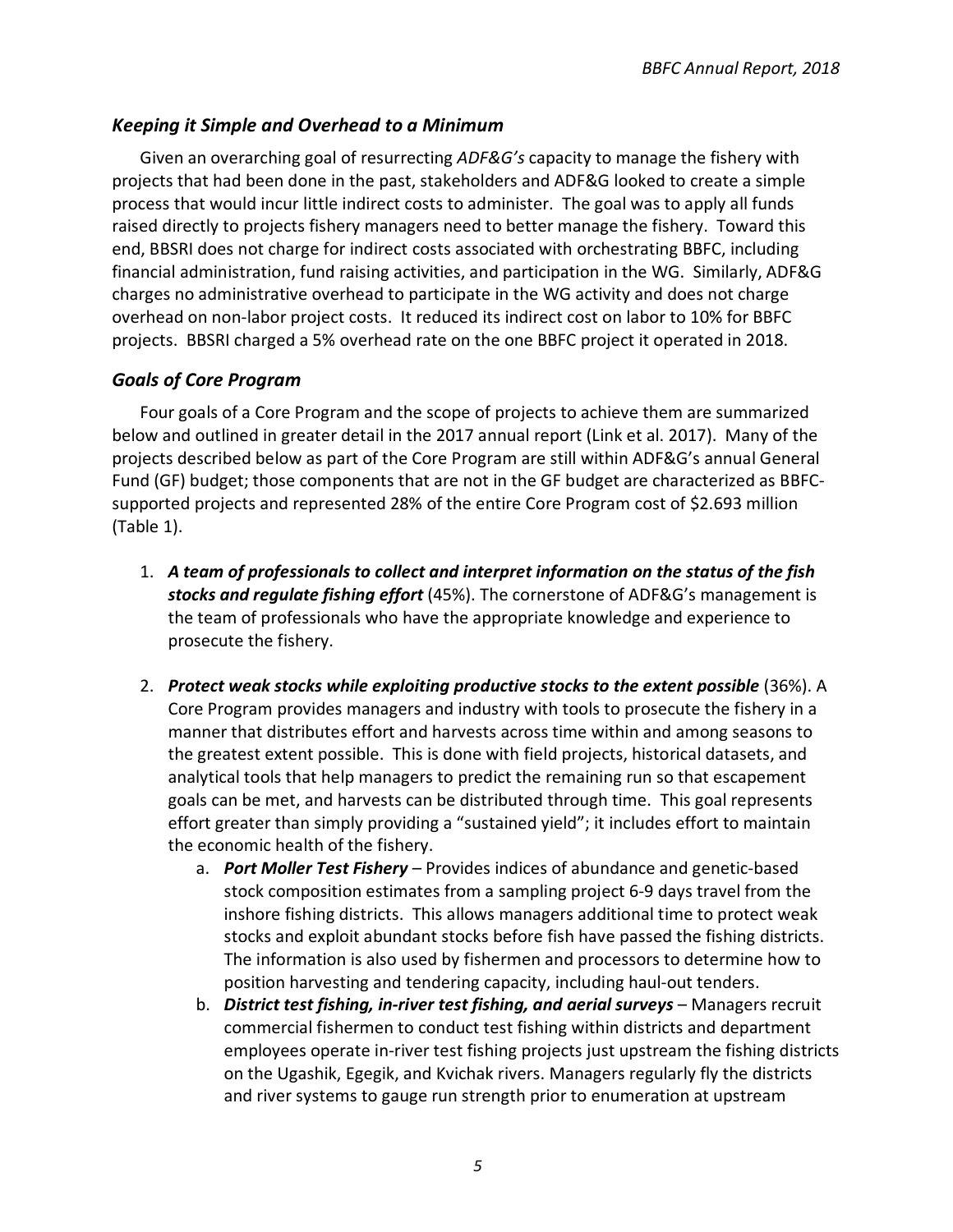enumeration sites. Aerial surveys are used to determine the overall herring biomass, as well as the threshold biomass to open the season.

- c. *Salmon escapement enumeration* The Core Program includes towers on the Togiak, Igushik, Wood, Kvichak, Alagnak, Naknek, Egegik and Ugashik rivers, and the Portage Sonar project on the Nushagak River.
- 3. *Maintain all existing stock-specific brood tables* (8%) Much of the data for this comes from projects listed in #2 above. This category represents the additions and marginal costs to maintain brood tables. These datasets, many of them covering six decades, enable us to track the health and productive capacity of all major salmon and herring stocks in the Bay. The data also provide the information to evaluate escapement goals, a fundamental cornerstone of fisheries management in the Bay. Finally, these data provide inputs to annual preseason forecasts, which assist fishery management and industry planning. In addition to escapement monitoring projects, the following are required to maintain brood tables:
	- a. *AWL sampling* Biological sampling at all enumeration projects and in the commercial salmon and herring catches.
	- b. *Catch apportionment to Stock* Age composition and genetic-based assignment of district salmon catches to river of origin.
- *4. Provide modest support for program evaluation and investment in tools to lower program costs and expand and/or improve the value of fishing opportunities* (5%). The Core Program should invest in regular review of the performance, cost effectiveness, and overall value of the specific monitoring projects.

#### <span id="page-8-0"></span> **BBFC Scope and Project Results, 2018**

The Core Program, including state-funded projects and BBFC-funded projects and associated budgets are provided in Table 1 below. Appendix B summarizes the methods and results from the BBFC-supported projects in 2018.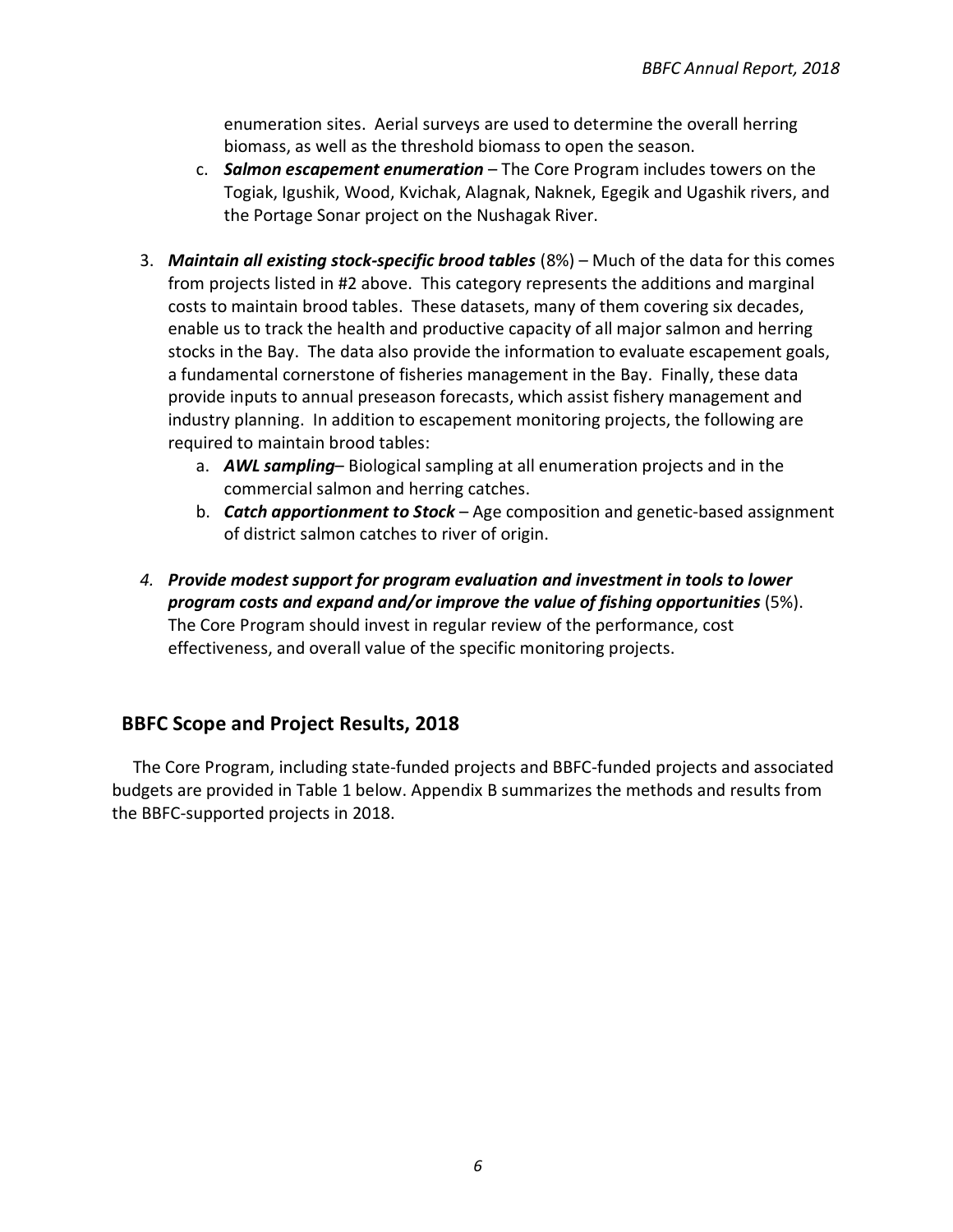|                                                        |       | Funding Source, 2018 |
|--------------------------------------------------------|-------|----------------------|
| Program Component                                      | ADF&G | <b>BBFC</b>          |
| <b>ADF&amp;G funded</b>                                |       |                      |
| <b>General Fund (GF)</b>                               |       |                      |
| Program Mgt Eastside                                   | 347.2 |                      |
| <b>Fishery Monitoring Eastside</b>                     | 59.8  |                      |
| <b>Kvichak River Tower</b>                             | 46.9  |                      |
| <b>Naknek River Tower</b>                              | 51.7  |                      |
| <b>Egegik River Tower</b>                              | 52.7  |                      |
| <b>Ugashik River Tower</b>                             | 54.6  |                      |
| Alagnak River Tower (State funded after July 1)        | 37.6  |                      |
| <b>Bristol Bay Research</b>                            | 388.8 |                      |
| Program Management Westside                            | 459.5 |                      |
| <b>Fishery Monitoring Westside</b>                     | 37.8  |                      |
| <b>Wood River Tower</b>                                | 33.9  |                      |
| Nushagak River Sonar                                   | 90.2  |                      |
| <b>Catch Allocation, Genetics</b>                      | 99.8  |                      |
| Port Moller In-season Genetic Stock ID                 | 79.2  |                      |
| <b>Togiak River Tower</b>                              | 60.0  |                      |
| Igushik River Tower                                    | 50.0  |                      |
| Subtotal (ADF&G, 2018)                                 | 1,950 |                      |
| 2018 Core Projects supported by BBFC                   |       | Thousands \$         |
| Unfunded portion of Nushagak River Sonar               |       | 53.0                 |
| Kvichak River Inside Test                              |       | 42.9                 |
| Egegik River Inside Test                               |       | 54.9                 |
| <b>Ugashik River Inside Test</b>                       |       | 52.1                 |
| <b>District Catch Sampling</b>                         |       | 142.3                |
| Port Moller Test Fishery                               |       | 249.4                |
| Alagnak River tower (prior to July 1)                  |       | 12.4                 |
| Kvichak, Naknek post-season aerial surveys             |       | 14.6                 |
| Management Biologist/Trainee, Westside                 |       | 54.9                 |
| Nushagak River Sonar Coho/Pink                         |       | 71.1                 |
| Subtotal                                               |       | 747.708              |
| 10% Indirect fee applied to ADF&G labor included above |       |                      |
| Grand total, BBFC, 2018                                |       | 747.708              |
| Total, State funded and BBFC funded                    |       | 2,697.3              |
| BBFC as a % of total expenditures                      |       | 28%                  |

Table 1. Scope and cost of the BBFC Core Program by project and funding source, 2018, in thousands of dollars.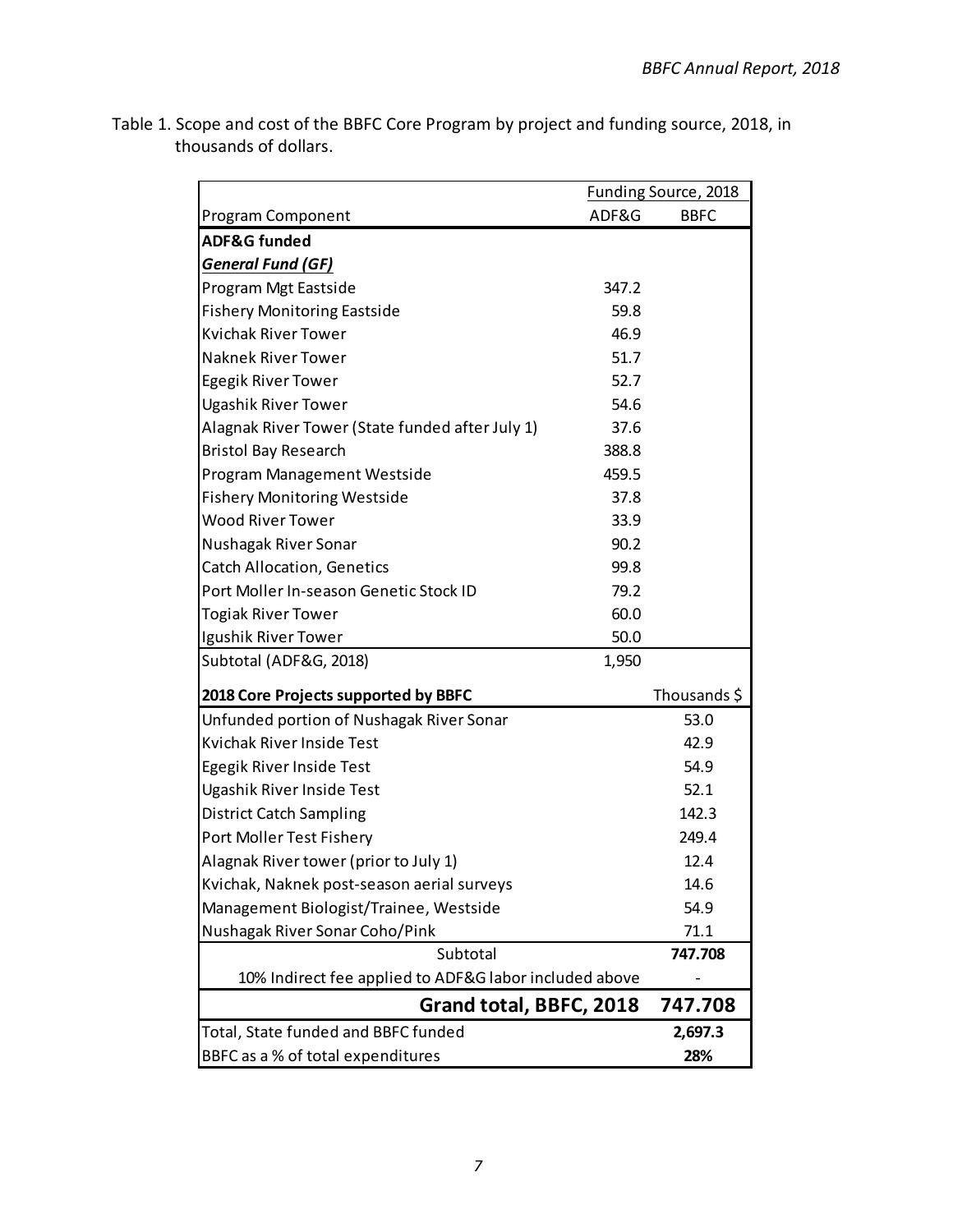### <span id="page-10-0"></span>**Summary of Expenditures in 2018**

Actual expenditures on the BBFC salmon projects in 2018 were \$747,708, which was \$67,192 (8.2%) less than originally forecast in the 2017 annual report (\$814,900; Table 2). Sixty percent of this difference was attributed to the addition of the Alagnak River Tower to State budget, which began supporting the project on July 1. BBFC funds were used to fund the mobilization and first ~7 days of the operation of the tower project in late June. Note also that the herring assessment was funded by ADF&G in 2018, and a budget increment has been put in place for the 2019 assessment; the herring budget is not shown in Table 2.

|                                               |                 |             |         |                          | <b>Expenditures by Organization</b> |                         |
|-----------------------------------------------|-----------------|-------------|---------|--------------------------|-------------------------------------|-------------------------|
|                                               | <b>Operator</b> | Budget (\$) | ADF&G   | <b>BBSRI</b>             |                                     | <b>Total Difference</b> |
| Port Moller Test Fishery                      | ADFG/BBSRI      | 266,500     | 112,020 | 137,388                  | 249,408                             | 17,092                  |
| Kvichak R. inriver test fishery               | <b>ADFG</b>     | 43,040      | 42,890  | $\overline{\phantom{a}}$ | 42,890                              | 150                     |
| Egegik R. inriver test fishery                | ADFG            | 50,390      | 54,941  | $\overline{\phantom{a}}$ | 54,941                              | $-4,551$                |
| Ugashik R. inriver test fishery               | ADFG            | 49,340      | 52,096  | $\overline{\phantom{a}}$ | 52,096                              | $-2,756$                |
| District catch sampling                       | <b>ADFG</b>     | 136,700     | 142,296 | $\overline{\phantom{a}}$ | 142,296                             | $-5,596$                |
| Unfunded Nushagak sonar (June/July)           | <b>ADFG</b>     | 53,730      | 53,009  | $\overline{\phantom{a}}$ | 53,009                              | 721                     |
| Nushagak sonar, pink and coho (July/Aug)      | ADFG            | 81,500      | 71,100  | $\overline{\phantom{a}}$ | 71,100                              | 10,400                  |
| Alagnak R. tower (only pre-July 1 ops funded) | <b>ADFG</b>     | 53,000      | 12,399  | $\overline{\phantom{a}}$ | 12,399                              | 40,601                  |
| Post-season aerial surveys (Naknek, Kvichak)  | <b>ADFG</b>     | 14,700      | 14,627  | $\overline{\phantom{a}}$ | 14,627                              | 73                      |
| <b>Management Trainee</b>                     | <b>ADFG</b>     | 66,000      | 54,942  |                          | 54,942                              | 11,058                  |
| Totals                                        |                 | 814,900     | 610,320 | 137,388                  | 747,708                             | 67,192                  |
| Percent of Original Budget                    |                 |             | 610,320 |                          | 91.8%                               | 8.2%                    |

Table 2. Summary of forecasted and actual BBFC expenditures for salmon by project, 2018.

## <span id="page-10-1"></span>**Financial Contributors to BBFC in 2018**

BBSRI solicited support from all who had contributed to BBFC in 2017. Those who had carry-forward contributions from 2017 committed to apply those to the 2018 program (all but the BBRSDA, which did not have a carryover). Table 3 provides an inclusive list of all organization that provided financial support to BBFC in 2018, either with a carryover from their 2017 contribution, or a combination of any 2017 carryover and an additional contribution in 2018 (Table 4).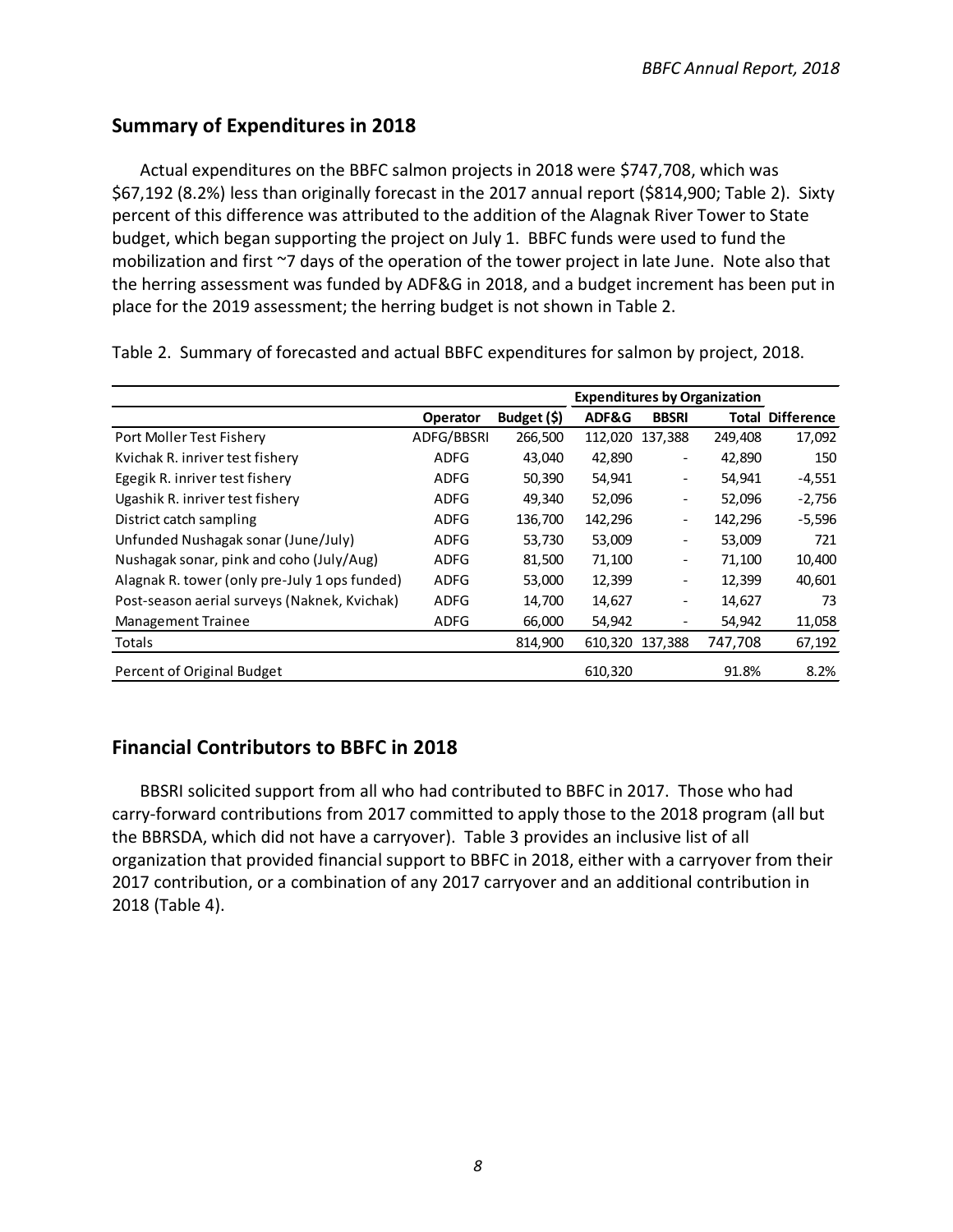| <b>Bristol Bay Native Corporation</b><br>Bristol Bay Regional Seafood Dev.<br><b>Association (Driftnetters)</b><br>Kvichak Setnetters Assoc.<br><b>Shippers</b><br>Individual driftnet fishermen<br>Alaska Marine Lines (AML)<br>American President Lines (APL) | <b>Fishermen</b>  | <b>Regional Native Corporation</b> |
|-----------------------------------------------------------------------------------------------------------------------------------------------------------------------------------------------------------------------------------------------------------------|-------------------|------------------------------------|
|                                                                                                                                                                                                                                                                 |                   |                                    |
|                                                                                                                                                                                                                                                                 |                   |                                    |
|                                                                                                                                                                                                                                                                 |                   |                                    |
|                                                                                                                                                                                                                                                                 |                   |                                    |
|                                                                                                                                                                                                                                                                 |                   |                                    |
|                                                                                                                                                                                                                                                                 | <b>Processors</b> | <b>DeltaWestern</b>                |
| Alaska General Seafoods<br>Northern Air Cargo                                                                                                                                                                                                                   |                   |                                    |
| <b>Big Creek Fisheries</b>                                                                                                                                                                                                                                      |                   |                                    |
| Copper River Seafoods<br><b>Boroughs/Villages</b>                                                                                                                                                                                                               |                   |                                    |
| E&E Seafoods<br>Lake and Peninsula Borough                                                                                                                                                                                                                      |                   |                                    |
| <b>Ekuk Fisheries</b><br>Bristol Bay Borough                                                                                                                                                                                                                    |                   |                                    |
| Icicle Seafoods<br>City of Egegik                                                                                                                                                                                                                               |                   |                                    |
| <b>Leader Creek Fisheries</b><br>Levelock Village Council                                                                                                                                                                                                       |                   |                                    |
| North Pacific Seafoods<br><b>Curyung Village Council</b>                                                                                                                                                                                                        |                   |                                    |
| Ugashik Traditional Village<br>Ocean Beauty Seafoods                                                                                                                                                                                                            |                   |                                    |
| Peter Pan Seafoods                                                                                                                                                                                                                                              |                   |                                    |
| Silver Bay Seafoods                                                                                                                                                                                                                                             |                   |                                    |
| <b>Trident Seafoods</b>                                                                                                                                                                                                                                         |                   |                                    |

#### <span id="page-11-0"></span>*Application of Carry Forward Funds from 2017 and 2018 Contributions by Organization*

In 2017, contributions to BBFC were made prior to the end of the season and knowing the actual expenditures. Actual expenditures came in under budget and excess contributions were carried over to apply to 2018 costs (\$63,962 plus BBSRI's match of that amount). Table 4 shows how the carryover was applied to the 2018 costs, and the amounts of "new" contributions among organizations. (The BBRSDA did not have a carryover from 2017 as their contribution covered their share of the *actual* 2017 expenditures, not the forecasted expenditures.)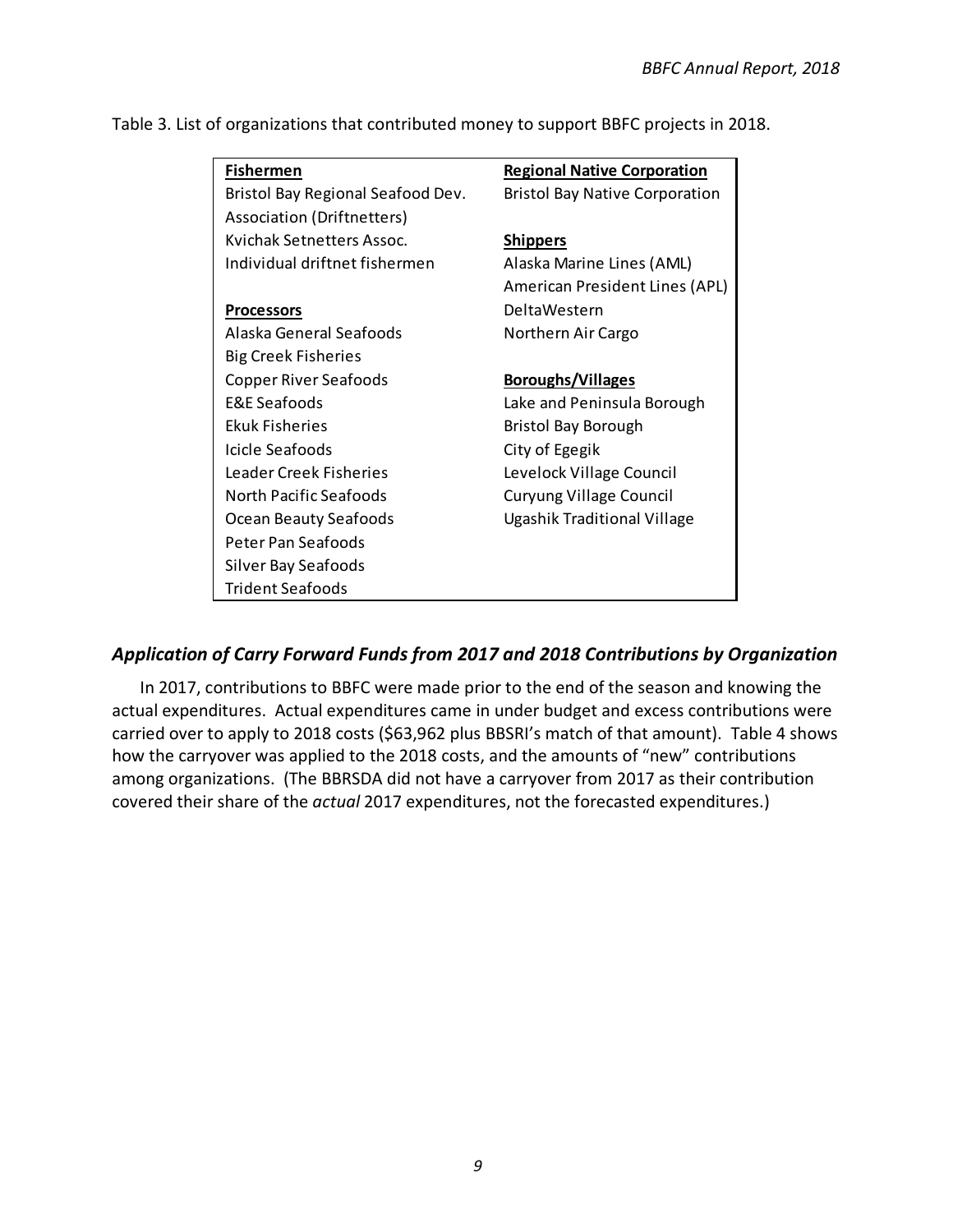|                                       |                 |            | Overage   |              |
|---------------------------------------|-----------------|------------|-----------|--------------|
|                                       | Share of entire | Percent of | from 2017 | "New"/2018   |
|                                       | 2018(5)         | Total      | to Apply  | Contribution |
| Contributor                           |                 |            |           |              |
| Bristol Bay RSDA (1,860 Driftnetters) | 163,270         | 21.84%     | n/a       | 163,270      |
| Processors (12)                       | 163,270         | 21.84%     | 38,897    | 124,373      |
| <b>Others</b>                         |                 |            |           |              |
| <b>Bristol Bay Native Corporation</b> | 14,984          | 2.00%      | 5,984     | 9,000        |
| Shippers (AML, APL, DeltaWestern)     | 10,937          | 1.46%      | 4,937     | 6,000        |
| <b>Bristol Bay Borough</b>            | 2,992           | 0.40%      | 2,992     | $\Omega$     |
| Lake and Peninsula Borough            | 7,992           | 1.07%      | 2,992     | 5,000        |
| City of Egegik                        | 2,992           | 0.40%      | 2,992     | 0            |
| Levelock Village Council              | 1,496           | 0.20%      | 1,496     | 0            |
| <b>Curyung Village Council</b>        | 1,496           | 0.20%      | 1,496     | 0            |
| <b>Ugashik Traditional Village</b>    | 898             | 0.12%      | 898       | 0            |
| Northern Air Cargo                    | 748             | 0.10%      | 748       | 0            |
| <b>Kvichak Setnetters Association</b> | 2,699           | 0.36%      | 449       | 2,250        |
| Individual fishermen                  | 81              | 0.01%      | 81        | 0            |
| Subtotal, Others                      | 47,315          | 6%         | 25,065    | 22,250       |
| Total (Processors/RSDA/Others)        | 373,854         | 50.0%      |           | 332,142      |
| <b>BBSRI Match</b>                    | 373,854         | 50.0%      | 25,065    | 332,142      |
| Total \$ for 2018 Projects            | 747,708         |            |           |              |

Table 4. Application of carry-forward funds from 2017 and resulting "new" contributions made in 2018 among organizations to raise the \$743,748 for BBFC project expenditures in 2018.

#### <span id="page-12-0"></span>**Proposed Scope and Cost of the Core Program, 2019**

The Working Group will meet in January and February 2019 to review and approve the scope of the Core Program for 2019. The Working Group is considering expanding the scope of the Port Moller Test Fishery to include a second vessel for part of the 2019 season to extend the spatial (farther offshore) and temporal (from July 10 to ~July 15) coverage by the test fishery. In addition, budgets are being reexamined by ADF&G and they are exploring ways to extend the duration of counting tower projects to more fully enumerate the escapement. It is not known at this time whether this will add to the BBFC funding needs.

#### <span id="page-12-1"></span>*Pledging Support for 2019*

For ADF&G to deliver the Core Program in 2019, they need pledges of support to BBFC by **mid**-**February**. Like last year, all such pledges of support would be contingent on no further cuts to the ADF&G budget during the 2019 legislative session. Ideally, a Cooperative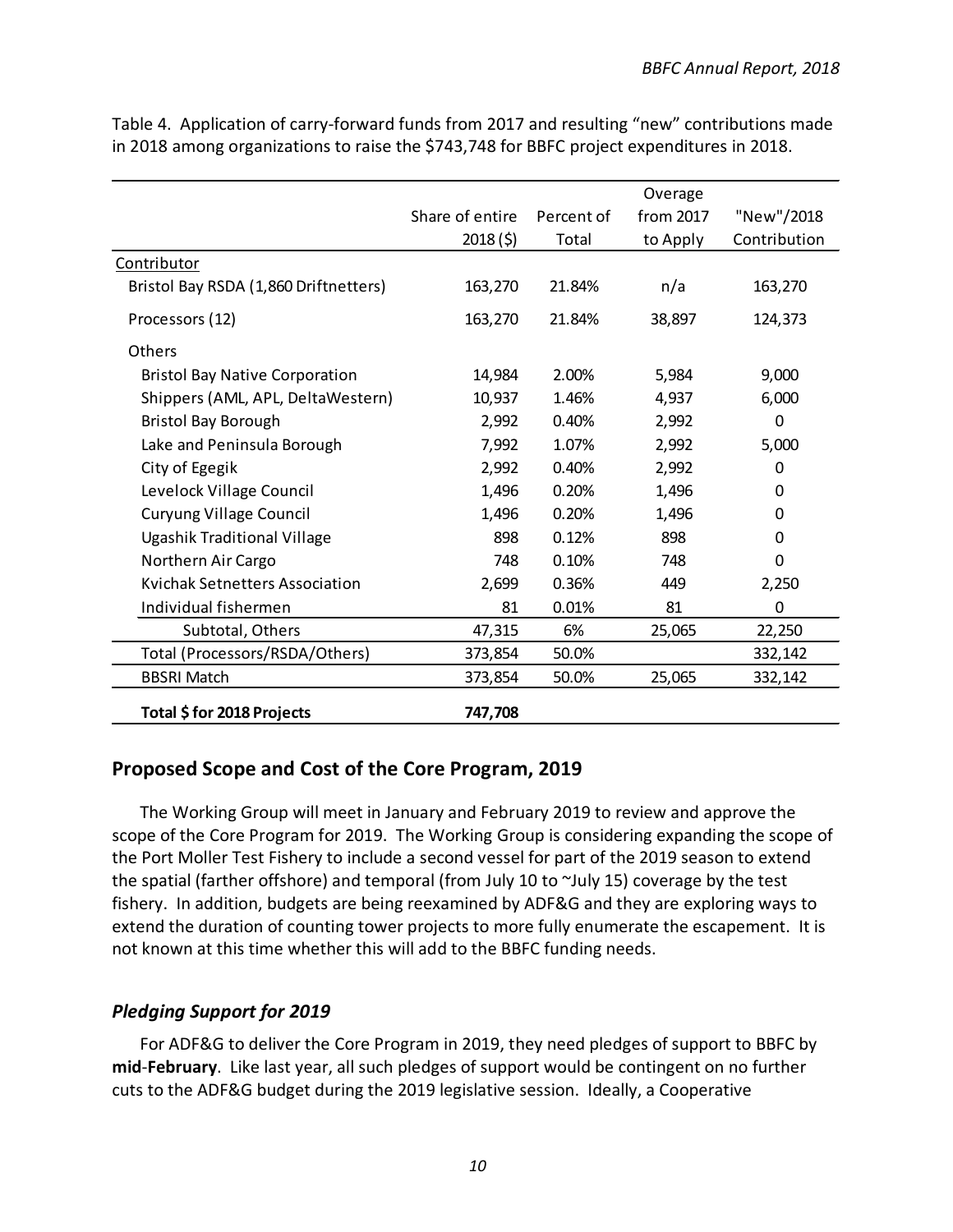Agreement between BBSRI and ADF&G outlining the scope expected to be supported by BBFC would be executed by early March 2019 so that ADF&G can proceed with critical-path commitments to ensure deployment of projects and personnel for the 2019 salmon season should the state budget survive intact. Should outcomes from the legislative session or the new Administration be unfavorable, projects and funding via BBFC will be changed prior to the season.

#### <span id="page-13-0"></span>**Conclusions**

The second year of BBFC was a success. Stakeholders via BBFC funded 28% of the total cost of managing the record 2018 Bristol Bay salmon run. The goal of BBFC to resurrect management capacity lost due to budget cuts in recent years was again met in 2018. More Fish were caught, stocks were better utilized, and important long-term datasets were maintained, all in a more coordinated manner than would have occurred without BBFC. Other highlights of this effort include the following.

- A total of \$747,708 was contributed by industry, communities, BBSRI, and other regional stakeholders. None of these funds were spent to administer BBFC; all funds will be spent on projects to assist managers with managing the fishery.
- ADF&G's Bristol Bay budget was not cut but instead expanded to include the Alagnak River counting tower and Togiak herring assessment for its fiscal year starting on July 1, 2018.
- Cost recovery test fishing was not implemented in 2018.
- The size and impacts of budget cuts on ADF&G's ability to manage the fishery are better understood among many stakeholders.
- The largest datasets on sockeye salmon productivity in the world were maintained, providing a knowledge base that provides for better preseason forecasts and evaluation of escapement goals.

The sustainability of BBFC to support a world-class fishery management system during this challenging fiscal environment will depend on continued success in rebuilding ADF&G's Bristol Bay budget and on keeping BBFC simple, transparent, and not overly burdensome to any one group of stakeholders.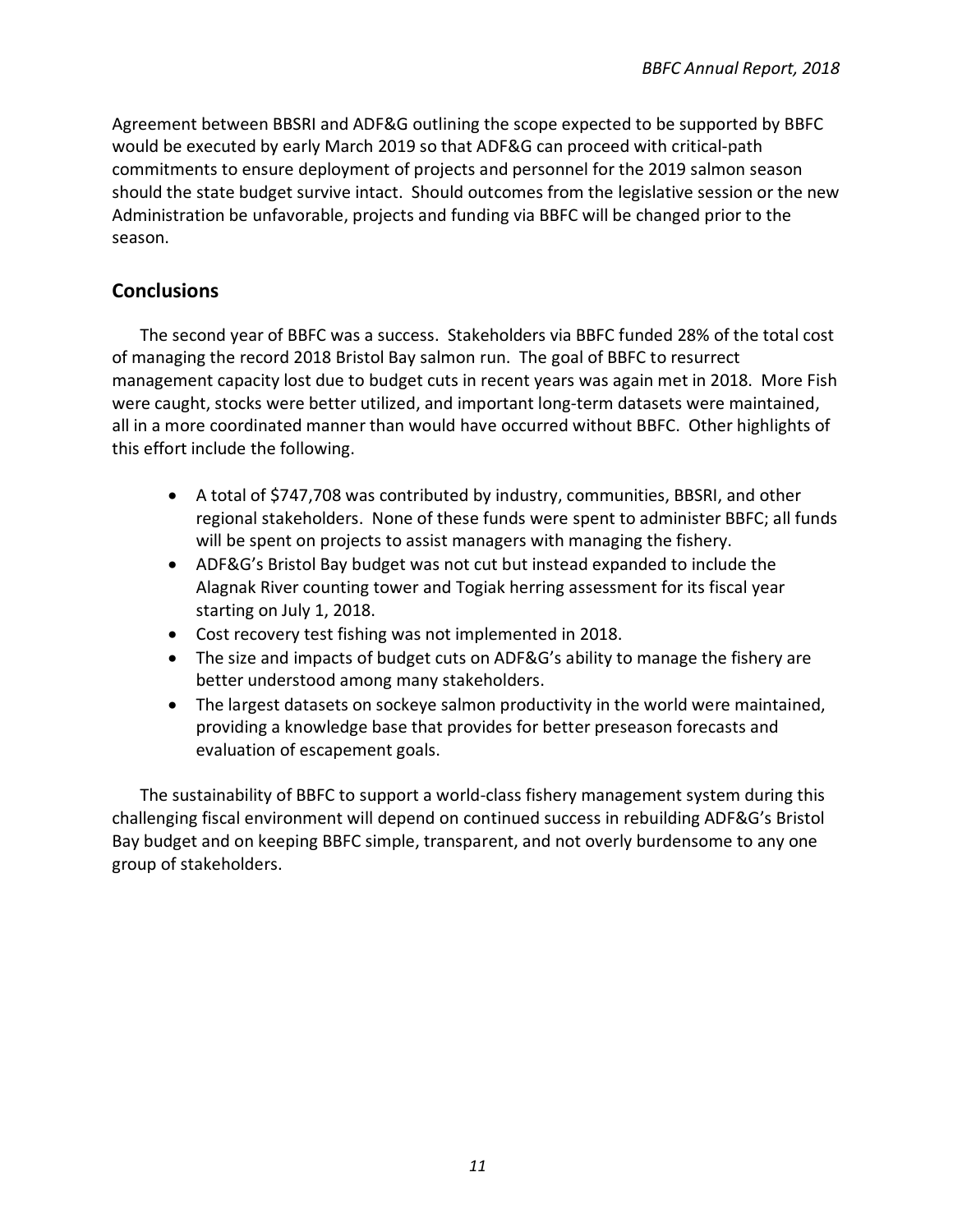#### <span id="page-14-0"></span>**Literature Cited**

- Salamone et al. (in prep.). 2018 Annual Management Report for Bristol Bay. Alaska Department of Fish and Game. Fishery Management Report No. *TBD*. [www.adfg.alaska.gov/index.cfm?adfg=commercialbyareabristolbay.salmon#managem](http://www.adfg.alaska.gov/index.cfm?adfg=commercialbyareabristolbay.salmon#management) [ent](http://www.adfg.alaska.gov/index.cfm?adfg=commercialbyareabristolbay.salmon#management)
- Clark, J.H. 2005. Bristol Bay Salmon: A Program Review. Alaska Department of Fish and Game, Special Publication No. 05-02. Anchorage. [www.sf.adfg.state.ak.us/FedAidPDFs/sp05-](http://www.sf.adfg.state.ak.us/FedAidPDFs/sp05-02.pdf) [02.pdf](http://www.sf.adfg.state.ak.us/FedAidPDFs/sp05-02.pdf)
- Raborn, S.W., and M.R. Link. 2018. Annual Report for the 2018 Port Moller Test Fishery. Report prepared for the Bristol Bay Science and Research Institute, Dillingham, AK and the Bristol Bay Fisheries Collaborative, 26 pp. + appendices. Available at: [www.bbsri.org/port-moller-test-fishery](http://www.bbsri.org/port-moller-test-fishery)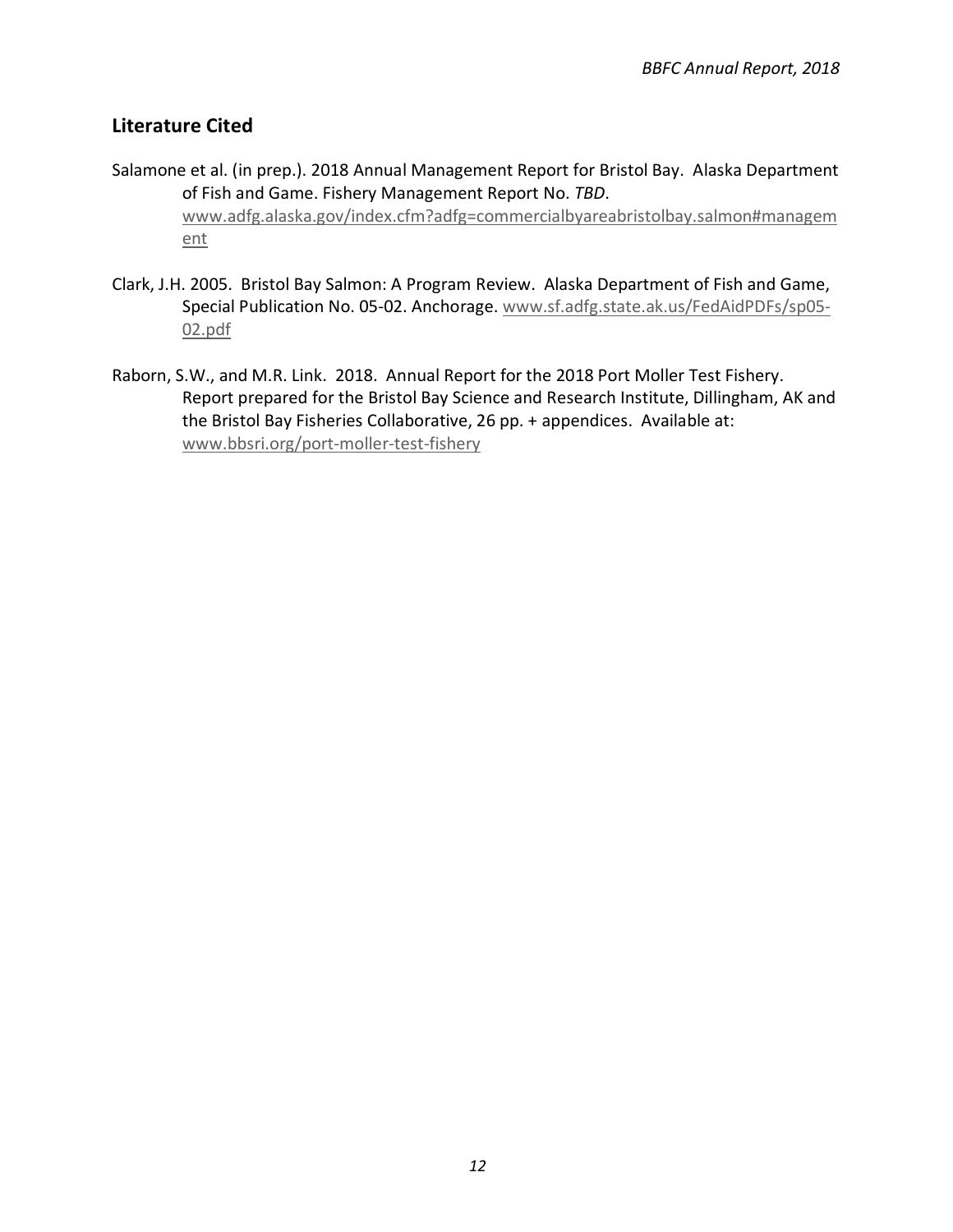## <span id="page-15-0"></span>**Appendix A. Meeting notes from a meeting between the Commissioner of ADF&G and the BBSRI Board of Directors, February 2018.**

#### *Annual meeting of principals to the MOA between ADF&G and BBSRI, Bristol Bay Fisheries Collaborative, Feb. 22, 2018*

Meeting notes from a teleconference among people in Anchorage, Dillingham, Juneau.

**ADF&G**: Commissioner Sam Cotten, Director Scott Kelley, Regional Supervisor Bert Lewis, Research Coordinator Jack Erickson, Management Coordinator Aaron Poetter

**BBSRI**: Chairman Robin Samuelsen; Directors: Ted Angasan, Robert Heyano, Hattie Albecker, Gerda Kosbruk, MaryAnn Johnson, Victor Seybert. Staff: Michael Link (Exec. Dir.), Jeff Regnart (Tech. Advisor)

BBEDC: Norm Van Vactor (CEO), Helen Smeaton (COO), Gary Cline (Reg. Fish. Dir.), Chris Napoli (CAO)

This annual meeting stems from the BBFC MOA, in part, it specifies:

*"…5. Meetings between the Parties Leadership', the BBSRI Board of Directors (or its designate) and the Commissioner of ADF&G (or his/her designate) will be held at least annually to review the agreement, the Work Group performance and appointees, and discuss, identify, and coordinate the various activities pursuant to this MOA, or to discuss, identify and coordinate future opportunities that fall within the area of common benefits and interests."*

#### **Topics discussed**

#### *Process*

- The four-person Working Group functions well. BBSRI recommended not increasing its size any.
- HQ representation on the WG is valuable/essential i.e. the Director
	- o Commissioner can be more readily/easily kept in the loop
	- o Several topics associated with BBFC that are of HQ interest
		- Cost-recovery fishing/receipt authority
		- Interaction with the Legislative budget process
- The BBFC process has been labor intensive for the parties and the initial high level has not abated as quickly as was hoped, especially pertaining to engagement/solicitation of funding from a wide range of players. *Signs on the horizon this may improve.*
	- o The current fund-raising goal for salmon and herring (\$876k) is at the limits of sustainability; annual increments to the State's budget of \$75-100k have huge positive impact on the sustainability of stakeholder funding.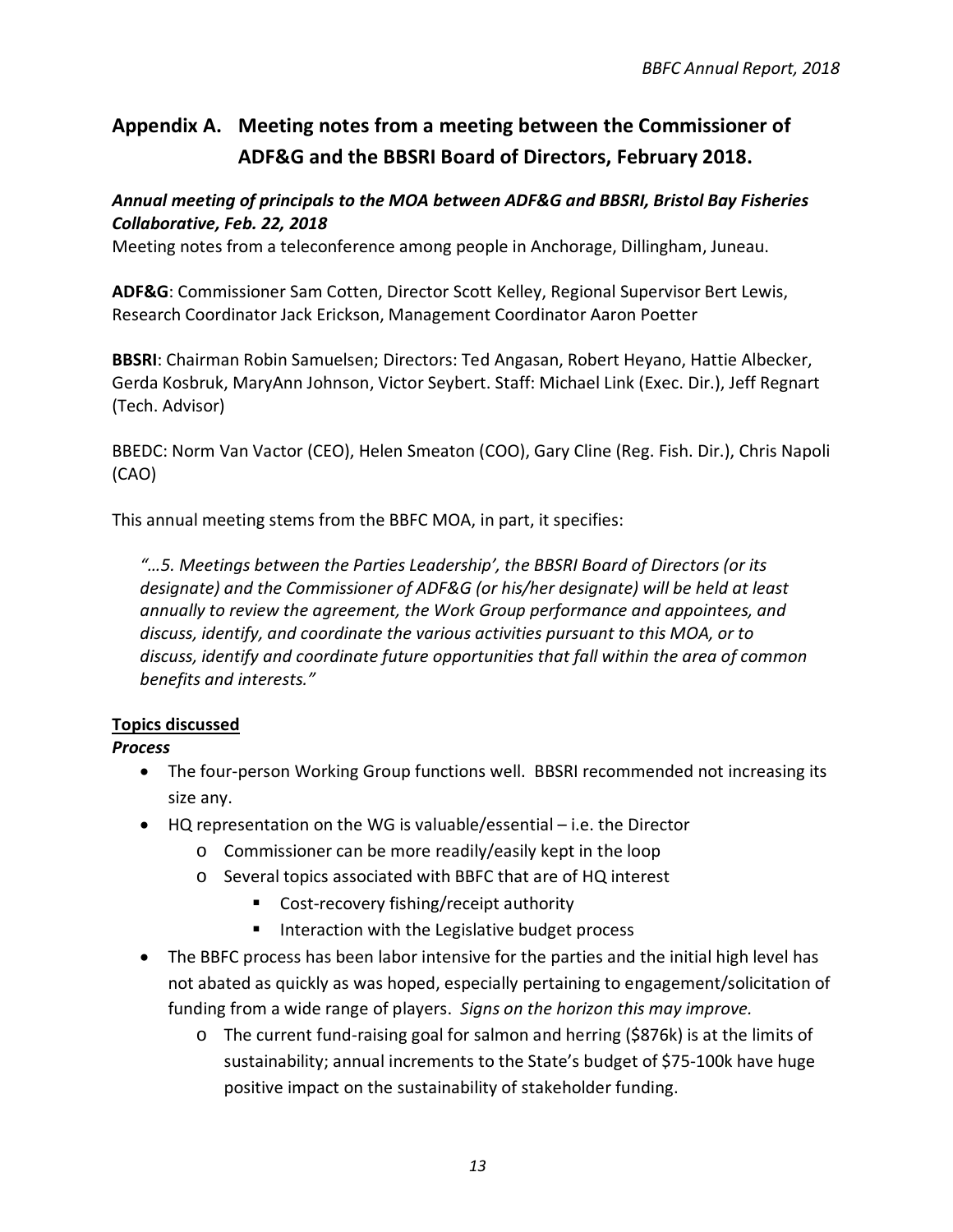- **Provides a demonstration of progress to address concern this could** become a permanent tax
- With little progress in this area, interest and contributions will likely wane in the future.
- Aspect of process to clarify in the event a shortfall in funds for the Core Program is encountered due to insufficient stakeholder commitments, it is the *Working Group* that specifies 1) the scope of projects supported by funds raised (i.e., which projects could be dropped), and 2) the level of alternative fund raising to attempt in place of shortfalls in pledges (e.g., via cost recovery fishing or other sources). Of course, ADF&G/the State has to approve/sanction cost recovery fishing and the WG can only identify/recommend levels to pursue. *Agreed.*

#### *Planning, clarifying a position on Core Program, and future opportunities*

- BBSRI sought clarification/confirmation ADF&G's perspective on the Core Program does it believe that it these components belong in the operating budget? *Yes.*
- We had considered a legislative tour in 2017 among BBSRI/SOA/Processors to help engage some key legislators on the magnitude of the fishery, the benefit:cost ratio of money spent on the Core Program, etc. The legislature was too occupied in 2017. Should we consider doing this in 2018? What are the Commissioner's and others' thoughts?
	- o *These sorts of things can be helpful.*
	- o *BBSRI should (again) first talk with legislative delegation (Hoffman, Edgmon) about possibility and potential invitees.*
	- o *Being an election year might add some complexity to such an effort.*
	- o *BBSRI to approach the legislative delegation for additional thoughts.*

#### *Funding in 2019*

- Are there things BBSRI can do about FYE20 in coming 9 months, and prior to the Governor's budget release in December 2018?
	- o *BBSRI could consider a letter to OMB raising the awareness about BBFC and the need for ongoing rebuilding the state budget to ensure continued success*. *Regnart, Link, Kelley can follow up on some ideas.*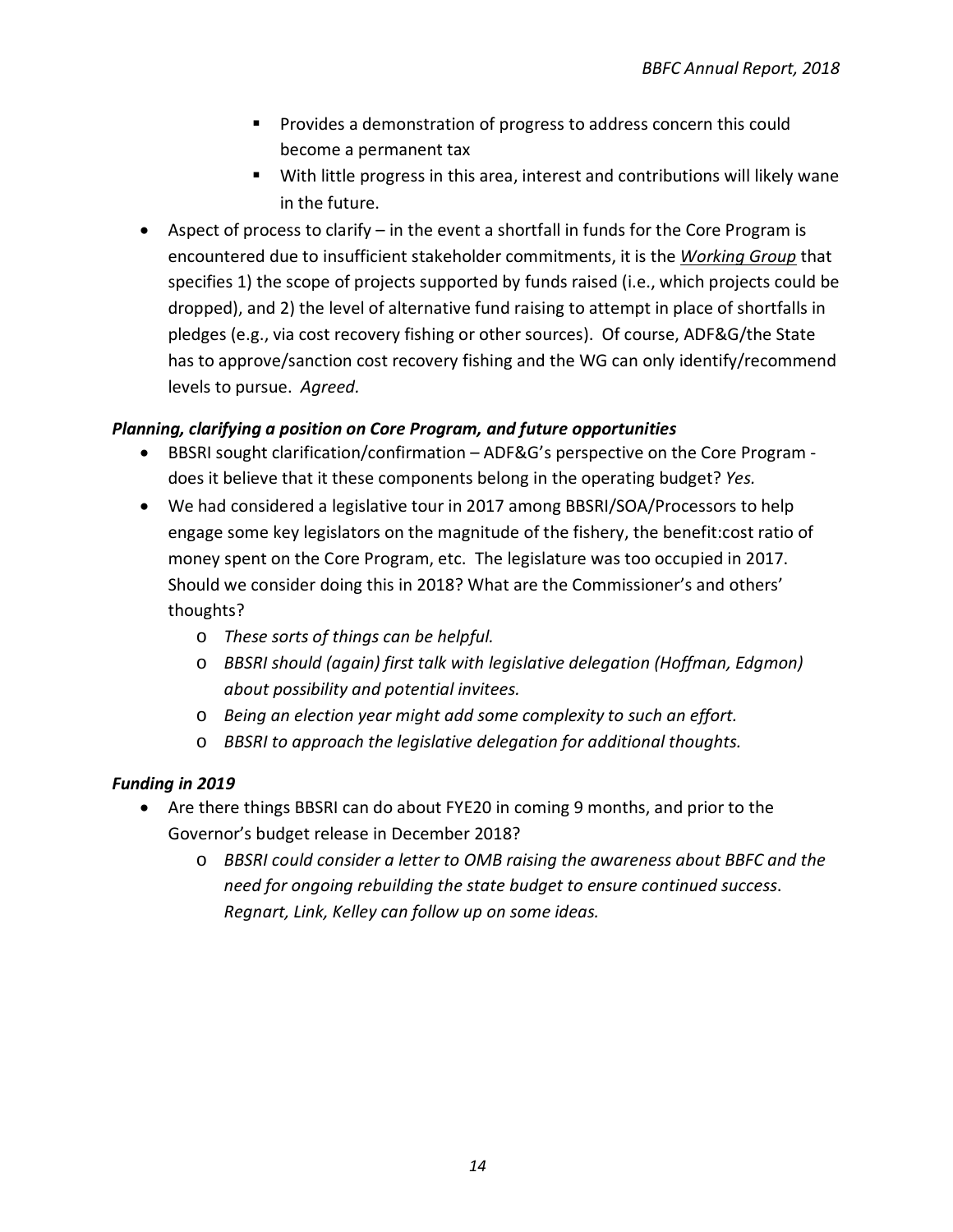#### <span id="page-17-0"></span>**Appendix B. BBFC Project Results in 2018.**

ADF&G compiles a thorough summary of its management, including results of monitoring activities, for the Bristol Bay salmon and herring fisheries in its Bristol Bay Area Management Reports (AMRs), which are available online<sup>[4](#page-17-2)</sup>. This appendix is not intended to replicate to any extent the type of information contained within the 2018 AMR (Salamone et al., in prep). The purpose of project summaries below is to provide the scope of effort to support the financial expenditures via BBFC.

#### <span id="page-17-1"></span>*Port Moller Test Fishery (PMTF)*

Methods and results from the Port Moller Test Fishery are provided in the annual report (Raborn and Link 2018)<sup>5</sup>. The executive summary from the report is provided here.

In 2018, the PMTF operated from June 10 to July 11 and caught 3,104 sockeye salmon. For the first time in the history of the project a second vessel, the F/V *Icelander*, fished outer stations (as far out as Station 24 on some days) during June 15-22. This narrow glimpse of the portion of fish migrating offshore of stations fished historically provided key information and motivation for sampling further offshore in 2018 with the R/V *Pandalus* from June 23 onward. The greater test fishing coverage across stations provided fishery managers and industry with a clearer and more accurate picture of the developing run. Industry responded by better positioning its assets in the path of arriving fish, thus providing a larger harvest than would have occurred without a second-vessel effort.

Using a second vessel in 2018 to sample the entirety of the test fishing transect even for a few days confirmed that a second mode of fish were migrating offshore. This information was unknowable based on historical data and could not have been modeled if only Stations 2-10 or even Stations 2-12 had been fished, which would likely have happened based the standard decision rule for adaptive sampling. Not even fishing out to Station 14 would have produced the peak catch on multiple days.

The discovery of a large second mode of fish migrating past Port Moller further offshore calls into question the comparison of PMTF results across years. The bimodal nature of the catch indices across the fishing transect observed in 2018 demonstrated that if the test fishery continues to rely solely on adaptive sampling and modeling the outer "tail" with a single vessel, then a biased depiction of run development may result. Some of the tails in past years were likely the beginning of modes beyond the stations fished.

The 2018 run was the largest inshore run on record coming in at 62.3 million (similar but likely larger than the 1980 run), and run timing was estimated to be 3-4 days late. The magnitude and lateness of the 2018 run was similar to those from recent years (2015-2017), although the stock composition differed substantially. This year, an unprecedented 33.5 million fish returned to the Nushagak District.

The run forecasts by district released on July 7 (Interpretation #4) proved to be more or less

<span id="page-17-2"></span> <sup>4</sup> <http://www.adfg.alaska.gov/index.cfm?adfg=commercialbyareabristolbay.salmon#management>

<span id="page-17-3"></span><sup>5</sup> Available[: www.bbsri.org/port-moller-test-fishery](http://www.bbsri.org/port-moller-test-fishery)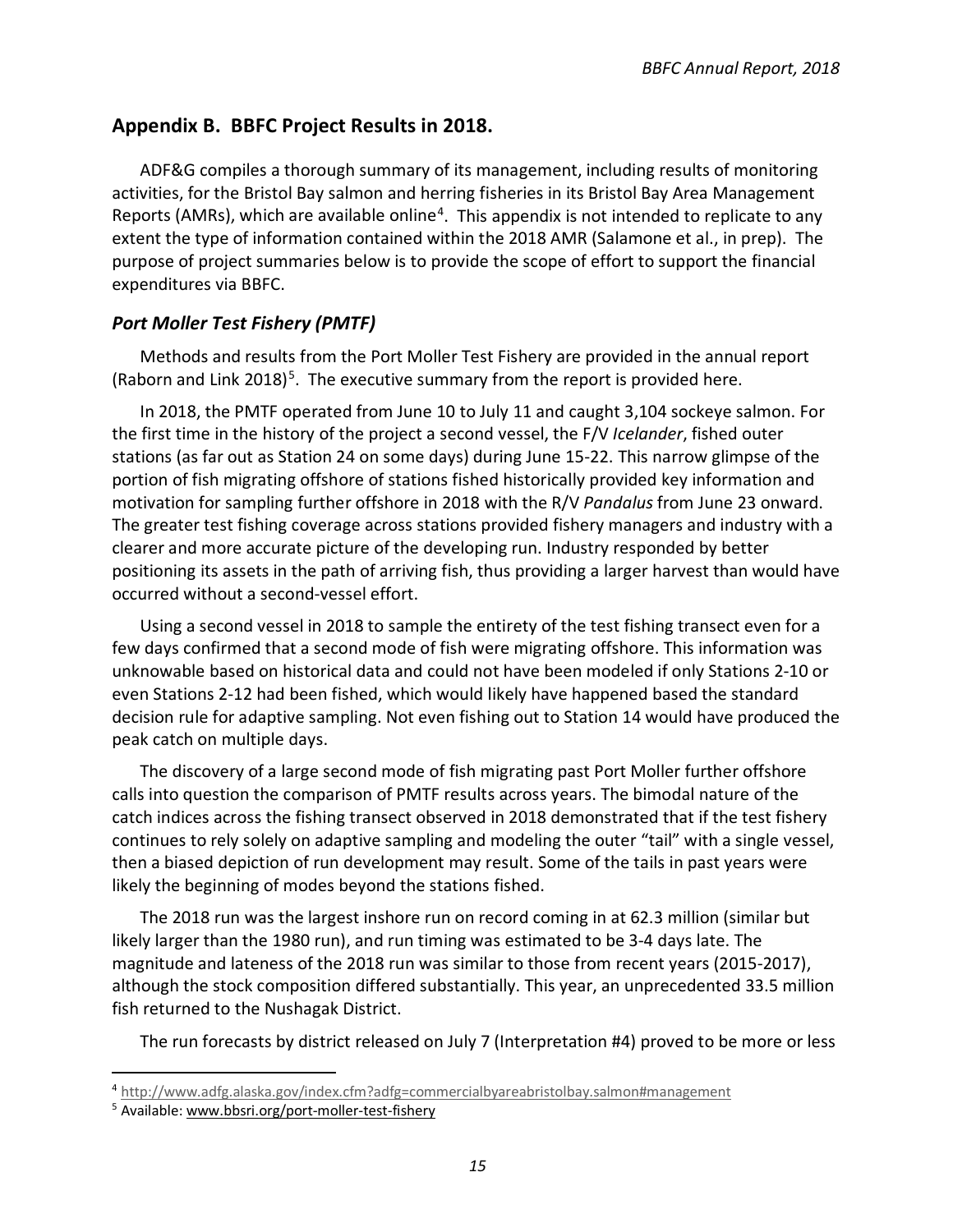accurate. The run was projected to build inshore through July 12 and begin tapering on July 13- 14; the run turned out to reach its crescendo on July 11 before declining on July 12. Again, using catches from the outer stations increased accuracy of the inshore pattern predicted from Port Moller. Likewise, the seasonal trend in stock composition estimates from Port Moller aligned reasonably well with those based on catch and escapement lagged backwards to the test fishery.

#### <span id="page-18-0"></span>*In-river Test Fisheries on the Egegik, Kvichak, and Ugashik rivers*

All three test fisheries are operated in a similar manner and have been for ~50 years. Twoperson crews set 25-fathom gillnets from a skiff for soak times of 5 to 15 minutes duration daily at the same stage of the two tides. Catches and effort is used to compute test indices for each tide that are standardized into units of "fish per 100 fathom hours", which can be thought of as the estimated number of fish that would have been captured if the net had fished similarly well for one hour. Managers compare daily test indices to current-year observations: 1) the number of fish above the test fishery as observed from aerial surveys, and 2) the number of fish observed at upstream counting towers 2-6 days later. From these relationships, managers can use the information from in-river test fisheries to estimate the number of fish upstream of the fishing district and the downstream of the counting towers (i.e., "Estimated River Fish", or ERF).

**Egegik In-river Test** operated near Wolverine Creek, approximately 2 miles above the commercial district, from June 18 to July 11. A total of 184 sets were made and 1,963 fish captured in 2018.

The travel time for fish from the Egegik fishing district to the counting tower is 1-3 days. This travel time and sometimes very large movements of fish into Egegik River on a single tide or day makes the information from the in-river test fishery a critical piece of information for prosecuting the fishery and meeting the escapement goal. In 2018, the Egegik ERF peaked on July 5-6 with an estimated 120,000 fish between the district and the counting tower (Figure B-1). Figure B-2 gives a sense how few fish were entering the Egegik River in late June despite what was a good overall return, and the rapid change in detected by the test fishery (Figure B-1) compared to the recent average entry pattern. The annual management report provides details on how the fishery was prosecuted in response to this challenging entry pattern.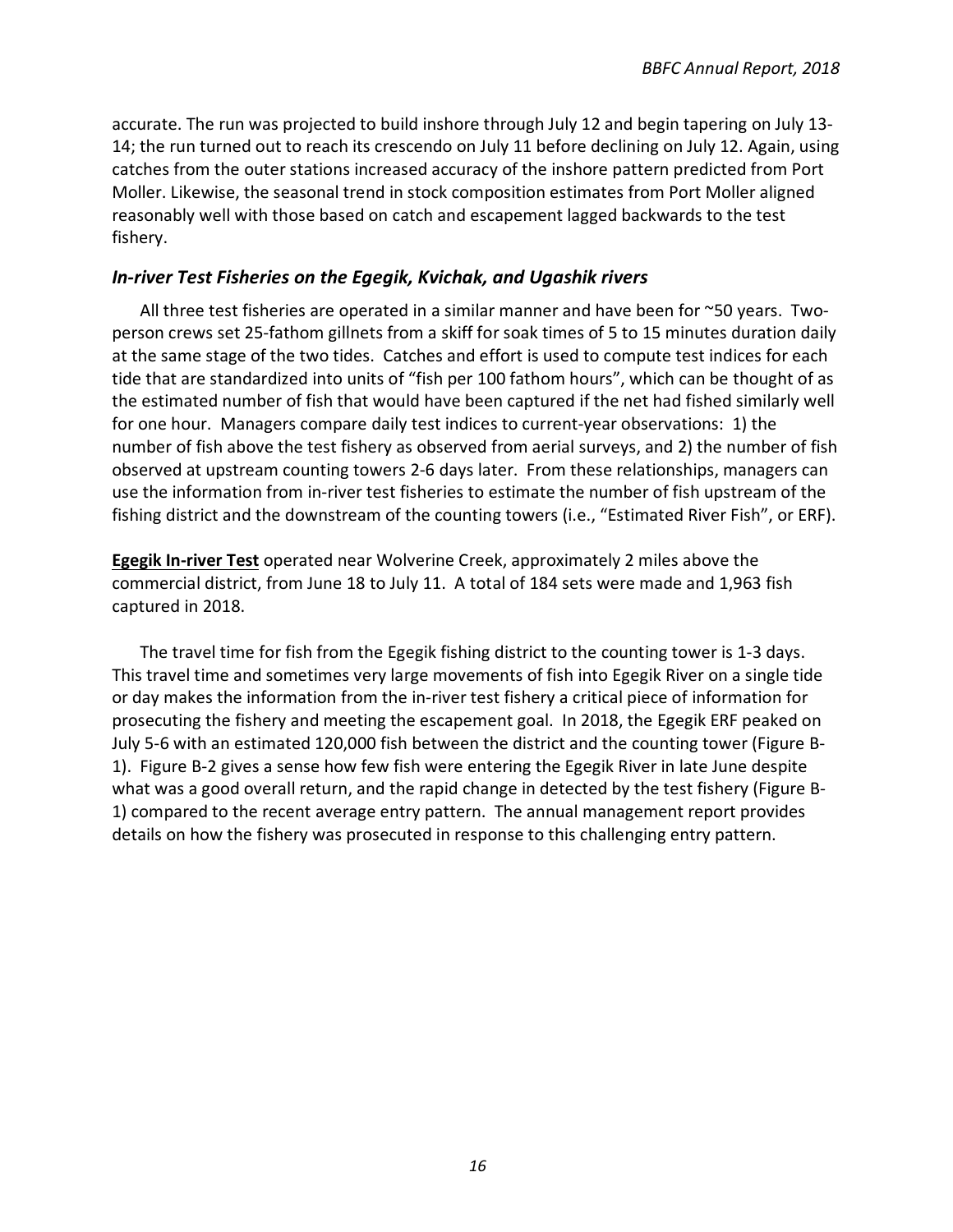

Egegik, Estimated River Fish 2018

Figure B-1. Daily Estimated River Fish in the Egegik River in 2018 based on the in-river test fishery funded by BBFC.



Figure B-2. Daily Egegik River escapement at the tower compared to a recent average run timing applied to the recent 5-year escapement timing.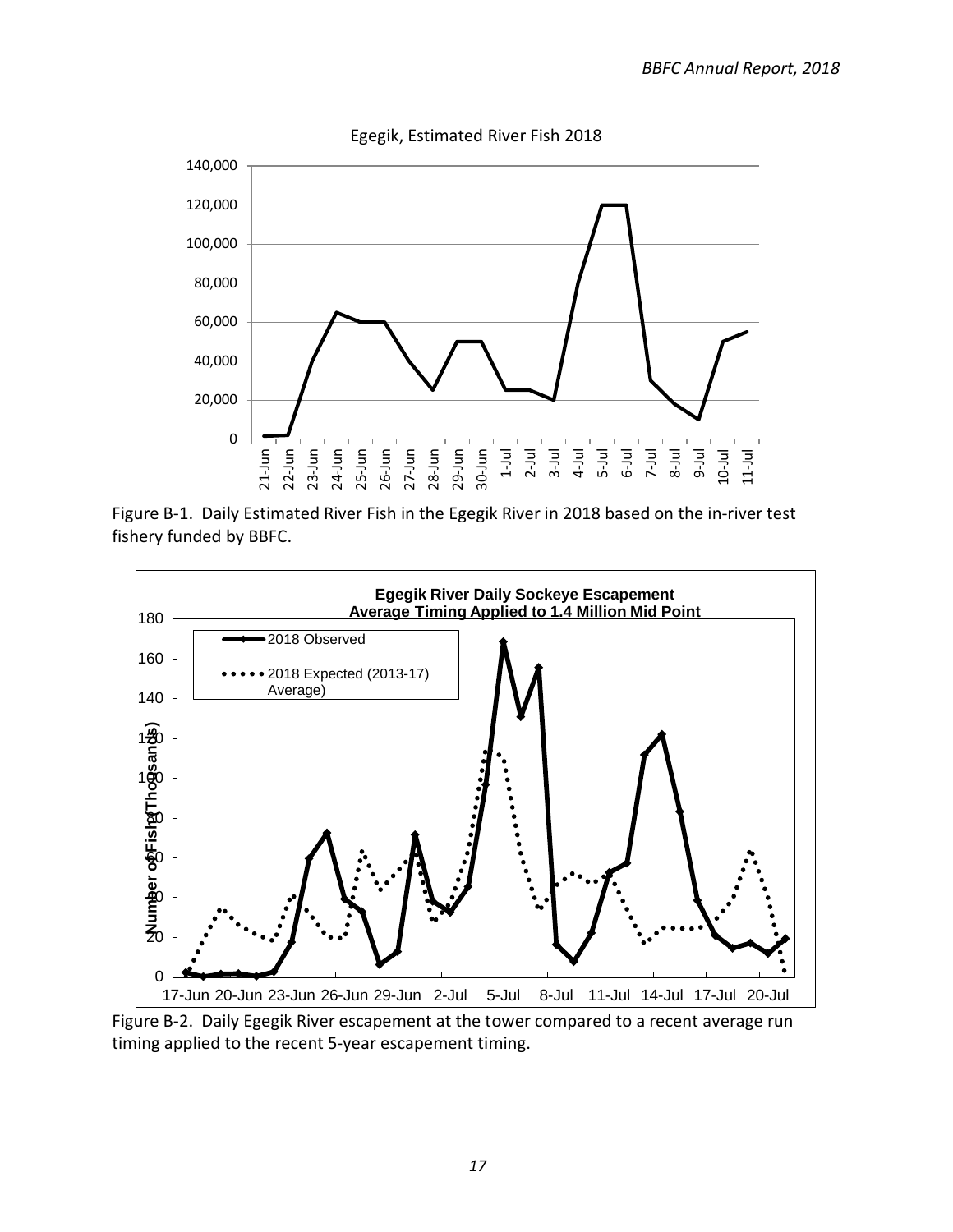**Ugashik In-river Test** operated at the usual site approximately 4 miles upstream from Ugashik Village from June 24 to July 17. A total of 191 sets were made and 1,936 fish captured. The travel time for fish from the Ugashik fishing district to the counting tower is 3-7 days. In 2018, the Ugashik ERF peaked on July 13 with an estimated 250,000 fish between the district and the counting tower (Figure B-3). The time delay from the commercial fishing district to the counting tower makes the information from the in-river test fishery one of the major factors in how fishing was permitted in the Ugashik District in 2018.

As in all years, the insight provided by this project in 2018 was important because it allowed the manager to evaluate the results from the fishing district on a tide-by-tide basis, which allowed the manager to react to fish moving into the river well before the fish reached the counting tower near the outlet of Ugashik Lake 3-7 days later. The ERF was near zero until July 3, at which point there was a major movement of fish into the river (Figure B-3). Fishing time in the district was expanded in a much timelier manner than if the manager had to rely on the tower counts alone. This information provided higher catches and the escapement goal was better met in 2018 than had it not been available.



Ugashik, Estimated River Fish 2018

Figure B-3. Daily Estimated River Fish in the Ugashik River in 2018 based on the in-river test fishery funded by BBFC.

**Kvichak In-river Test** operated 0.5 miles below the Village of Levelock from June 22 to July 16. A total of 190 sets were made and 2,179 sockeye salmon were captured. Due to late run timing in 2018, catches in the test fishery were essentially zero until July 2. Travel time from the test fishery to the counting tower ranges from 1-3 days. In 2018, the Kvichak ERF peaked on July 15 with an estimated 750,000 fish between the district and the counting tower (Figure B-4). Results from the test fishery were used to inform decisions on the use of the Naknek River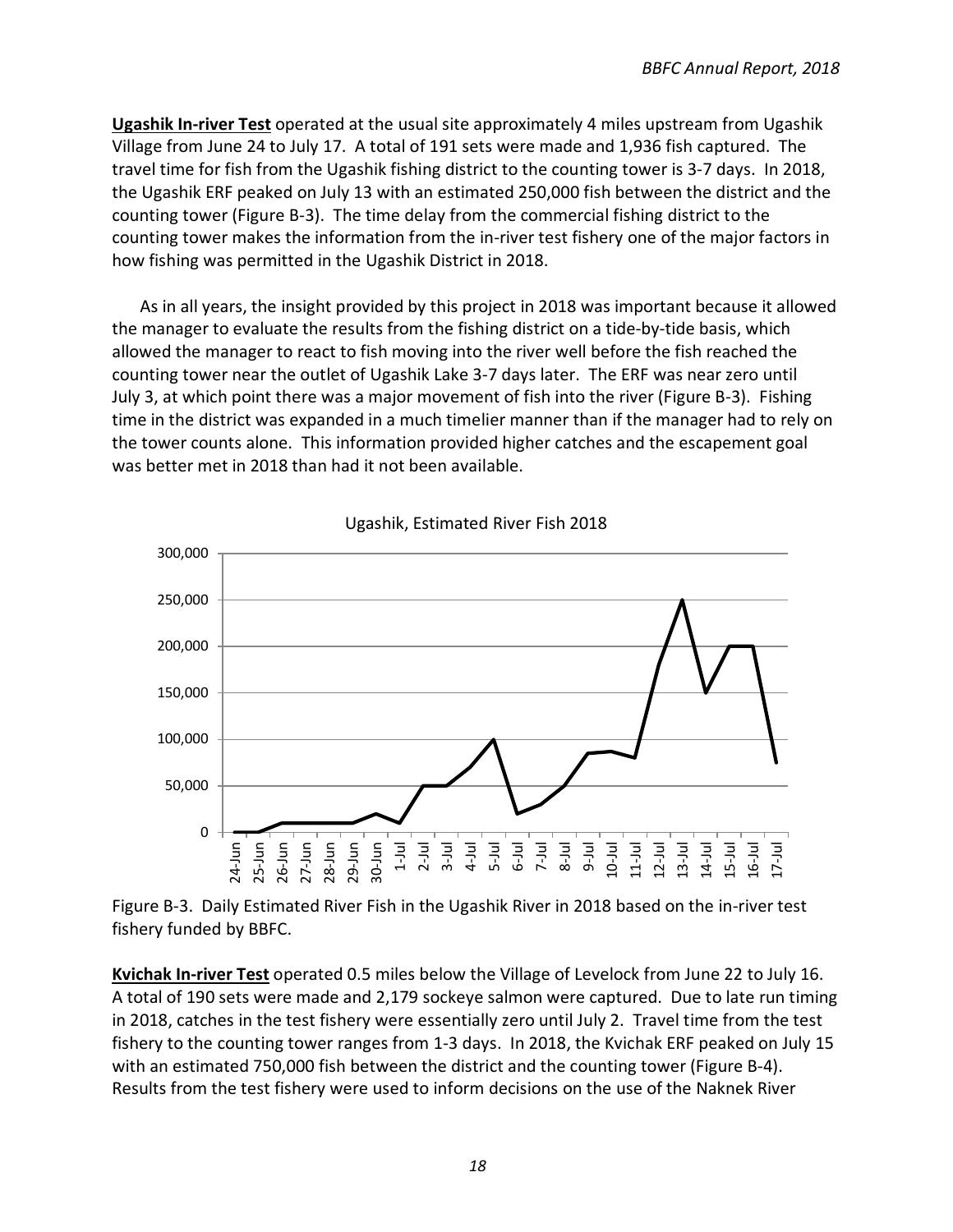Special Harvest Area (NRSHA, Figure B-4). Test fish results through July 5 indicated that was unlikely that the Kvichak River escapement goal would be met so the fishery was moved into the NRSHA on July 7. On July 12 the ERF was 600,000 fish which indicated that escapement goal would be met, and the fishery was moved back into the main district based on this information. This was two days earlier than would have been possible without the project.



Kvichak, Estimated River Fish 2018

Figure B-4. Daily Estimated River Fish in the Kvichak River in 2018 based on the in-river test fishery funded by the BBFC.

#### <span id="page-21-0"></span>*Nushagak Sonar*

The Nushagak River sonar has operated near Portage Creek since 1980<sup>[6](#page-21-1)</sup>. In 2018, the 6person field crew began their season on June 1 and commenced estimating the Nushagak River daily escapement on June 7. This season, project operations were extended past the July 20 end date until August 17 to estimate pink and Coho salmon escapement. Daily drift gillnet sampling was used to apportion raw sonar counts into daily estimates of sockeye, Chinook, chum, pink and Coho salmon (Table B-1). Combined across all species, 2.9 million salmon were estimated to have passed the Nushagak River sonar site in 2018.

The Nushagak River sonar counts are an integral part of the Nushagak District salmon management program. Managers depend on the daily counts and use them to inform management decisions daily. Sonar counts allow managers to make decisions that protect vulnerable stocks and provide fishing opportunity as appropriate to achieve escapement goals for all salmon species being monitored on the Nushagak River.

<span id="page-21-1"></span> $6$  http://www.adfg.alaska.gov/index.cfm?adfg=sonar.site info&site=8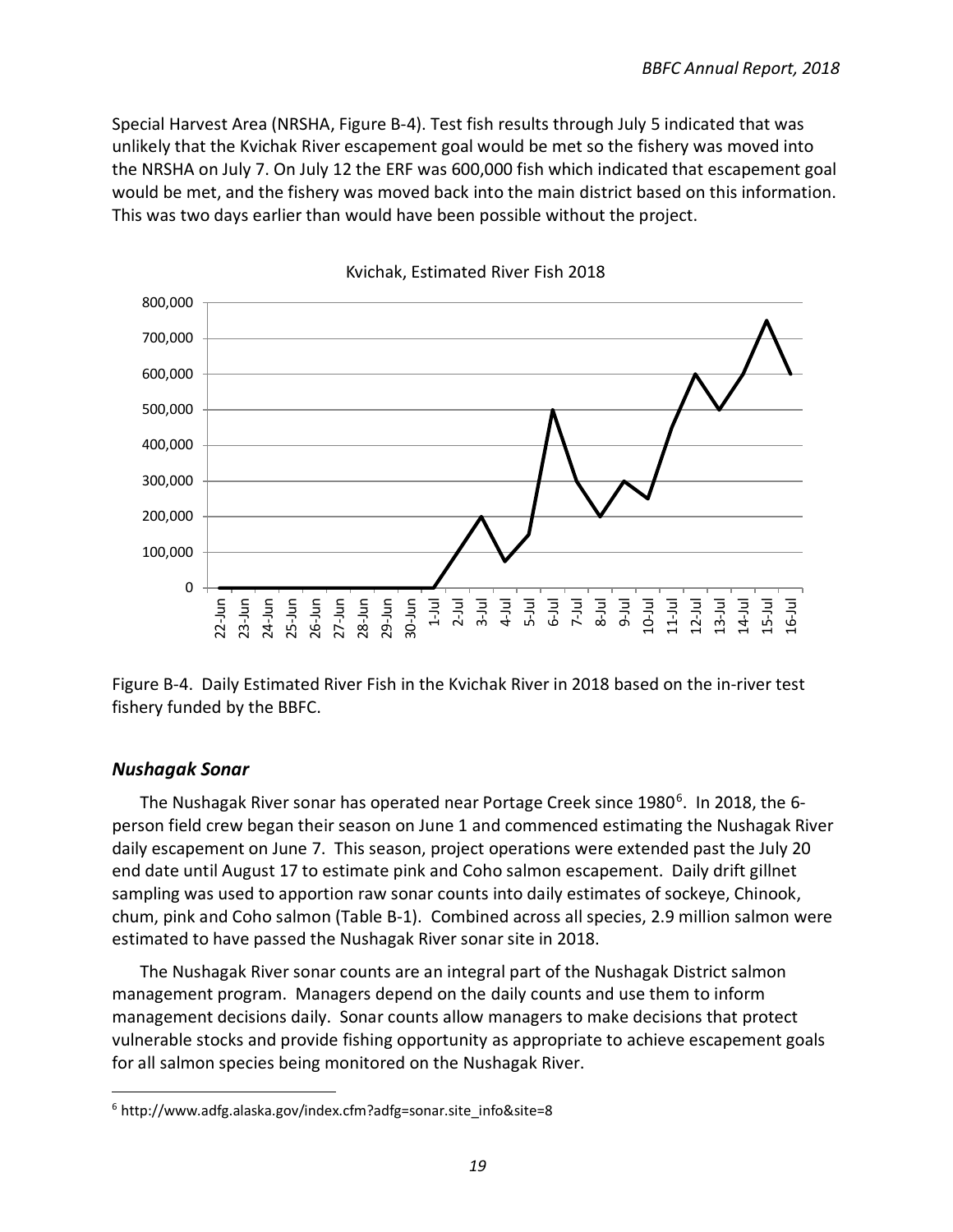|            |       | Chinook      |        | Chum           | Sockeye |         | Coho  |     | Pink  |     |
|------------|-------|--------------|--------|----------------|---------|---------|-------|-----|-------|-----|
| Date       | Daily | Cum          | Daily  | Cum            | Daily   | Cum     | Daily | Cum | Daily | Cum |
| 7-Jun      | 35    | 35           | 316    | 316            | 47      | 47      | 0     | 0   | 0     | 0   |
| 8-Jun      | 53    | 88           | 592    | 908            | 85      | 132     | 0     | 0   | 0     | 0   |
| 9-Jun      | 29    | 117          | 314    | 1,222          | 450     | 582     | 0     | 0   | 0     | 0   |
| $10$ -Jun  | 47    | 164          | 441    | 1,663          | 424     | 1,006   | 0     | 0   | 0     | 0   |
| $11$ -Jun  | 17    | 181          | 149    | 1,812          | 368     | 1,374   | 0     | 0   | 0     | 0   |
| 12-Jun     | 131   | 312          | 203    | 2,015          | 452     | 1,826   | 0     | 0   | 0     | 0   |
| $13 - Jun$ | 335   | 647          | 719    | 2,734          | 1,304   | 3,130   | 0     | 0   | 0     | 0   |
| 14-Jun     | 2,759 | 3,406        | 7,516  | 10,250         | 1,977   | 5,107   | 0     | 0   | 0     | 0   |
| $15 - Jun$ | 4,266 | 7,672        | 13,914 | 24,164         | 3,942   | 9,049   | 0     | 0   | 0     | 0   |
| $16$ -Jun  | 2,256 | 9,928        | 7,913  | 32,077         | 1,651   | 10,700  | 0     | 0   | 0     | 0   |
| $17 - Jun$ | 4,419 | 14,347       | 26,149 | 58,226         | 6,117   | 16,817  | 0     | 0   | 0     | 0   |
| 18-Jun     | 3,812 | 18,159       | 6,486  | 64,712         | 5,819   | 22,636  | 0     | 0   | 0     | 0   |
| $19$ -Jun  | 7,509 | 25,668       |        | 35,338 100,050 | 11,431  | 34,067  | 0     | 0   | 0     | 0   |
| 20-Jun     |       | 6,630 32,298 |        | 27,270 127,320 | 11,885  | 45,952  | 0     | 0   | 0     | 0   |
| $21$ -Jun  |       | 4,707 37,005 |        | 31,254 158,574 | 18,526  | 64,478  | 0     | 0   | 0     | 0   |
| 22-Jun     | 3,157 | 40,162       |        | 23,009 181,583 | 11,744  | 76,222  | 0     | 0   | 0     | 0   |
| 23-Jun     | 3,017 | 43,179       |        | 18,998 200,581 | 6,623   | 82,845  | 0     | 0   | 0     | 0   |
| 24-Jun     |       | 1,874 45,053 |        | 14,931 215,512 | 3,523   | 86,368  | 0     | 0   | 0     | 0   |
| $25 - Jun$ |       | 2,490 47,543 |        | 16,663 232,175 | 13,385  | 99,753  | 0     | 0   | 0     | 0   |
| $26$ -Jun  | 5,665 | 53,208       |        | 35,114 267,289 | 15,873  | 115,626 | 0     | 0   | 0     | 0   |
| 27-Jun     | 4,185 | 57,393       |        | 40,131 307,420 | 14,510  | 130,136 | 0     | 0   | 0     | 0   |
| 28-Jun     | 2,977 | 60,370       |        | 17,182 324,602 | 18,735  | 148,871 | 0     | 0   | 0     | 0   |
| 29-Jun     | 1,691 | 62,061       |        | 8,824 333,426  | 16,635  | 165,506 | 0     | 0   | 0     | 0   |
| 30-Jun     | 979   | 63,040       |        | 18,440 351,866 | 18,452  | 183,958 | 0     | 0   | 0     | 0   |
| $1$ -Jul   | 677   | 63,717       |        | 28,670 380,536 | 8,550   | 192,508 | 0     | 0   | 0     | 0   |
| 2-Jul      | 5,179 | 68,896       |        | 41,357 421,893 | 70,392  | 262,900 | 0     | 0   | 0     | 0   |
| $3$ -Jul   | 2,266 | 71,162       |        | 43,860 465,753 | 120,591 | 383,491 | 0     | 0   | 0     | 0   |
| 4-Jul      | 2,579 | 73,741       |        | 26,753 492,506 | 32,055  | 415,546 | 0     | 0   | 0     | 0   |
| 5-Jul      | 1,357 | 75,098       |        | 8,410 500,916  | 52,002  | 467,548 | 0     | 0   | 0     | 0   |
| 6-Jul      |       | 1,772 76,870 |        | 19,541 520,457 | 51,053  | 518,601 | 0     | 0   | 0     | 0   |
| 7-Jul      |       | 1,043 77,913 |        | 23,564 544,021 | 40,487  | 559,088 | 0     | 0   | 0     | 0   |
| 8-Jul      |       | 982 78,895   |        | 9,077 553,098  | 46,617  | 605,705 | 0     | 0   | 0     | 0   |
| 9-Jul      |       | 1,104 79,999 |        | 16,816 569,914 | 45,298  | 651,003 | 0     | 0   | 0     | 0   |
| $10$ -Jul  |       | 2,144 82,143 |        | 14,379 584,293 | 47,202  | 698,205 | 0     | 0   | 0     | 0   |
| $11$ -Jul  |       | 2,002 84,145 |        | 17,898 602,191 | 37,307  | 735,512 | 0     | 0   | 0     | 0   |
| 12-Jul     |       | 689 84,834   |        | 22,044 624,235 | 69,006  | 804,518 | 0     | 0   | 0     | 0   |
| $13$ -Jul  |       | 1,141 85,975 |        | 30,292 654,527 | 71,921  | 876,439 | 0     | 0   | 0     | 0   |
| 14-Jul     |       | 1,073 87,048 |        | 15,005 669,532 | 45,206  | 921,645 | 0     | 0   | 0     | 0   |
| $15$ -Jul  |       | 154 87,202   |        | 16,804 686,336 | 47,573  | 969,218 | 0     | 0   | 0     | 0   |

Table B-1. Daily and cumulative escapement at the Portage Creek sonar site on the Nushagak River in 2018.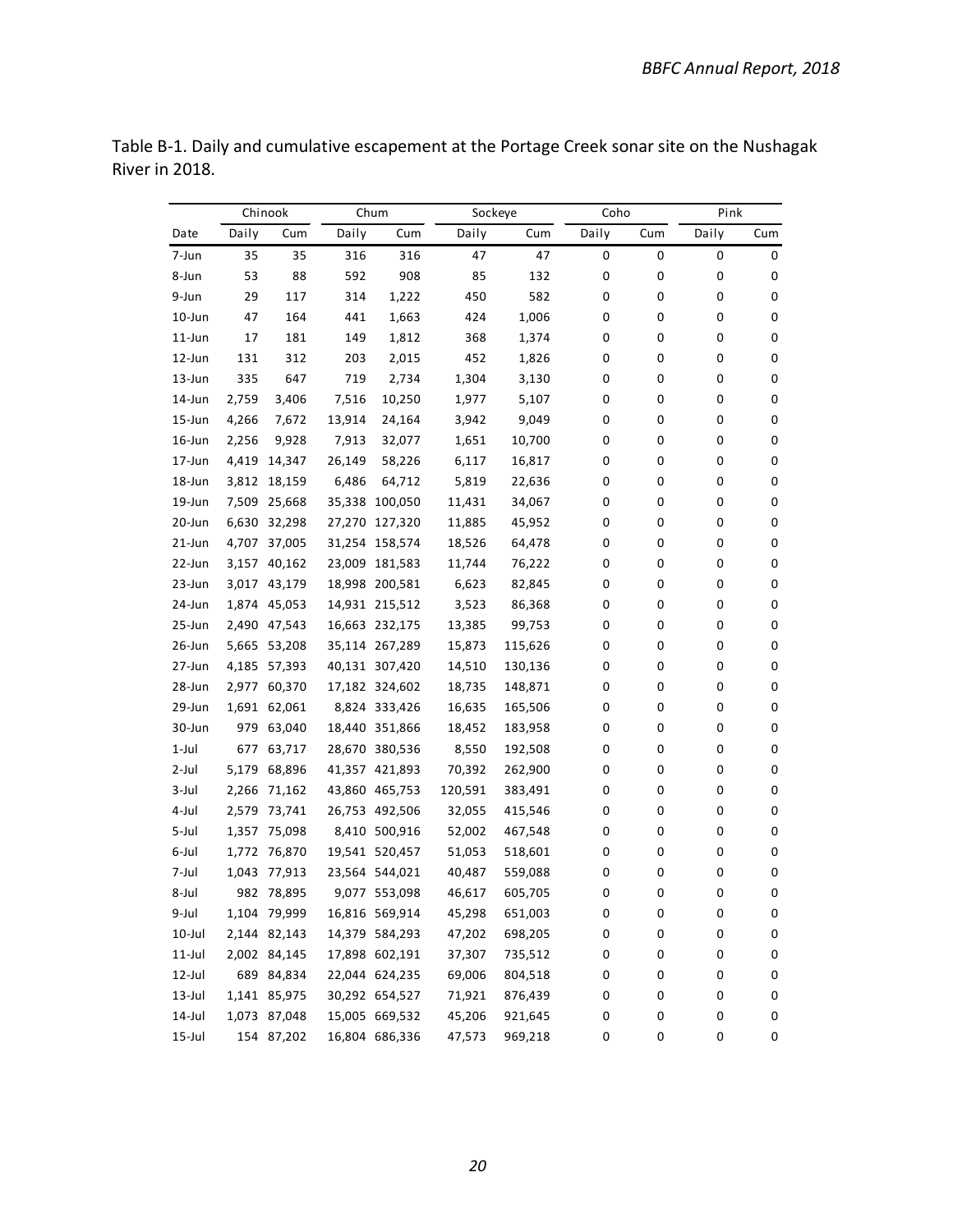Table B-1. Continued.

|           |       | Chinook |       | Chum           |        | Sockeye          |             | Coho          |        | Pink           |
|-----------|-------|---------|-------|----------------|--------|------------------|-------------|---------------|--------|----------------|
| Date      | Daily | Cum     | Daily | Cum            | Daily  | Cum              | Daily       | Cum           | Daily  | Cum            |
| $16$ -Jul |       | 087,202 |       | 13,230 699,566 | 22,747 | 991,965          | 79          | 79            | 0      | 0              |
| 17-Jul    | 909   | 88,111  |       | 9,235 708,801  |        | 18,720 1,010,685 | 0           | 79            | 0      | 0              |
| 18-Jul    | 665   | 88,776  |       | 7,536 716,337  |        | 19,855 1,030,540 | 0           | 79            | 0      | 0              |
| $19$ -Jul | 433   | 89,209  |       | 9,098 725,435  |        | 19,023 1,049,563 | 0           | 79            | 0      | 0              |
| 20-Jul    | 369   | 89,578  |       | 10,193 735,628 |        | 13,036 1,062,599 | 0           | 79            | 0      | 0              |
| 21-Jul    | 488   | 90,066  |       | 5,769 741,397  |        | 11,569 1,074,168 | 0           | 79            | 1,085  | 1,085          |
| 22-Jul    | 530   | 90,596  |       | 15,336 756,733 |        | 27,396 1,101,564 | 0           | 79            | 2,685  | 3,770          |
| $23$ -Jul | 1,239 | 91,835  |       | 8,175 764,908  |        | 15,445 1,117,009 | 1,169       | 1,248         | 0      | 3,770          |
| 24-Jul    | 381   | 92,216  |       | 4,959 769,867  |        | 13,535 1,130,544 | 0           | 1,248         | 0      | 3,770          |
| 25-Jul    | 444   | 92,660  |       | 4,326 774,193  |        | 3,361 1,133,905  | $\mathbf 0$ | 1,248         | 14,675 | 18,445         |
| 26-Jul    | 685   | 93,345  |       | 2,416 776,609  |        | 5,849 1,139,754  | 613         | 1,861         | 19,275 | 37,720         |
| 27-Jul    | 74    | 93,419  |       | 2,824 779,433  |        | 14,442 1,154,196 | 554         | 2,415         | 13,867 | 51,587         |
| 28-Jul    | 134   | 93,553  |       | 4,390 783,823  |        | 10,505 1,164,701 | 3,386       | 5,801         | 40,241 | 91,828         |
| 29-Jul    | 273   | 93,826  |       | 2,486 786,309  |        | 18,517 1,183,218 | 6,118       | 11,919        |        | 36,356 128,184 |
| 30-Jul    | 608   | 94,434  |       | 4,033 790,342  |        | 12,101 1,195,319 | 9,095       | 21,014        |        | 67,151 195,335 |
| $31$ -Jul | 1,173 | 95,607  |       | 3,555 793,897  |        | 11,424 1,206,743 | 5,753       | 26,767        |        | 44,821 240,156 |
| 1-Aug     | 150   | 95,757  |       | 4,850 798,747  |        | 13,842 1,220,585 | 2,922       | 29,689        |        | 45,459 285,615 |
| 2-Aug     | 230   | 95,987  |       | 3,327 802,074  |        | 7,025 1,227,610  | 2,657       | 32,346        |        | 29,296 314,911 |
| 3-Aug     | 435   | 96,422  |       | 522 802,596    |        | 5,251 1,232,861  | 2,056       | 34,402        |        | 19,780 334,691 |
| 4-Aug     | 166   | 96,588  |       | 1,341 803,937  |        | 1,937 1,234,798  | 1,096       | 35,498        |        | 33,297 367,988 |
| 5-Aug     | 0     | 96,588  |       | 1,063 805,000  |        | 1,550 1,236,348  | 1,052       | 36,550        |        | 49,735 417,723 |
| 6-Aug     | 0     | 96,588  |       | 2,305 807,305  |        | 1,522 1,237,870  | 7,072       | 43,622        |        | 73,311 491,034 |
| 7-Aug     | 0     | 96,588  |       | 1,840 809,145  |        | 3,402 1,241,272  | 18,579      | 62,201        |        | 43,160 534,194 |
| 8-Aug     | 0     | 96,588  |       | 487 809,632    |        | 768 1,242,040    | 7,348       | 69,549        |        | 13,916 548,110 |
| 9-Aug     | 244   | 96,832  |       | 223 809,855    |        | 2,498 1,244,538  | 3,658       | 73,207        |        | 8,519 556,629  |
| 10-Aug    | 97    | 96,929  |       | 11 809,866     |        | 10 1,244,548     | 689         | 73,896        |        | 8,492 565,121  |
| $11$ -Aug | 92    | 97,021  | 29    | 809,895        |        | 783 1,245,331    | 968         | 74,864        |        | 6,504 571,625  |
| 12-Aug    | 130   | 97,151  |       | 478 810,373    |        | 802 1,246,133    | 2,948       | 77,812        |        | 6,062 577,687  |
| $13$ -Aug | 0     | 97,151  |       | 234 810,607    |        | 341 1,246,474    | 12,505      | 90,317        |        | 21,987 599,674 |
| 14-Aug    | 0     | 97,151  |       | 378 810,985    |        | 364 1,246,838    | 15,805      | 106,122       |        | 8,817 608,491  |
| 15-Aug    | 56    | 97,207  |       | 298 811,283    |        | 295 1,247,133    | 3,330       | 109,452       |        | 6,622 615,113  |
| 16-Aug    | 19    | 97,226  |       | 0 811,283      |        | 200 1,247,333    |             | 1,232 110,684 |        | 7,886 622,999  |
| 17-Aug    | 13    | 97,239  |       | 0 811,283      |        | 127 1,247,460    |             | 771 111,455   |        | 5,070 628,069  |

#### <span id="page-23-0"></span>*District Catch Sampling*

In 2018 a total of 34,749 fish were sampled for age (scales), length, and sex from Bristol Bay commercial harvest (Table B-2). The catch sampling crew consisted of three catch samplers in King Salmon, two in Dillingham, and one in Togiak. In addition, two scale agers stationed in King Salmon aged salmon scales collected from the commercial fishery and the escapement monitoring projects in 2018. These data are used to determine the age-specific harvest by stock in each district. That information is integral to building brood tables used in annual